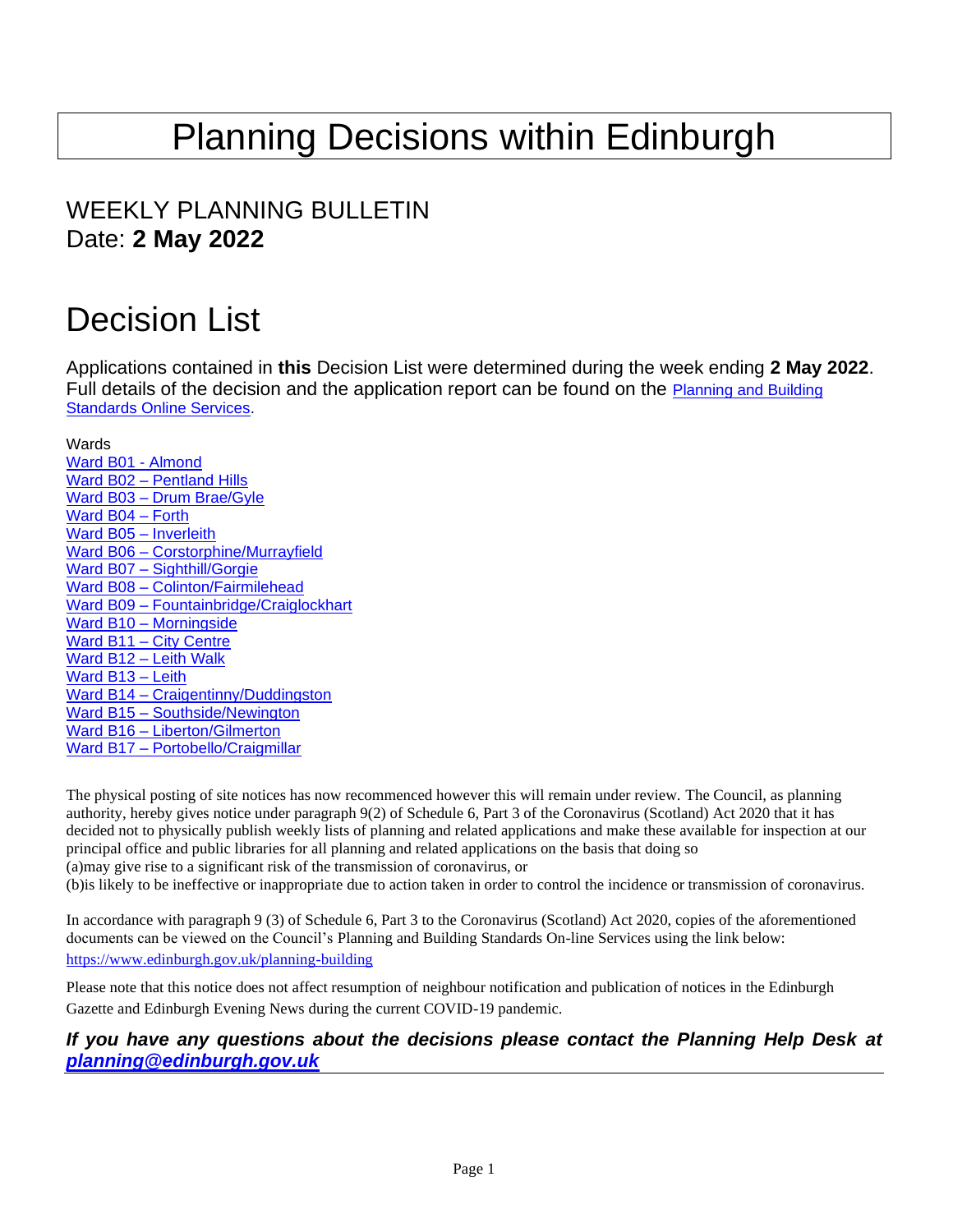## *Consultations from Other Authorities*

## *Consultations from East Lothian Council*

#### *Consultations from Midlothian Council*

#### *Consultations from West Lothian Council*

#### *Consultations from Other Authorities Outwith the Lothians*

## *Planning Applications within Edinburgh*

#### <span id="page-1-0"></span>*Ward No.B01 – Almond*

| Mature Beech in lower<br>Dr. Gareth Wardell.,<br>22/01951/TCO<br>12 Brae Park<br>garden with co-dominant<br>(Treework<br>stems and cable and brace.<br>Within a<br>Edinburgh<br>EH4 6DJ<br>Conservation<br>- Remove as recommended<br>Area)<br>in tree report dated<br>31/3/2022., Young Silver<br>Birch on rear boundary at<br>left end. - Remove.<br>at<br>12 Brae Park<br>Edinburgh<br>EH4 6DJ | <b>Delegated</b><br><b>Decision</b> | <b>MIXED DECISION</b> | 27 April 2022 |
|---------------------------------------------------------------------------------------------------------------------------------------------------------------------------------------------------------------------------------------------------------------------------------------------------------------------------------------------------------------------------------------------------|-------------------------------------|-----------------------|---------------|

Community Council: Cramond

| 22/01874/TCO<br>(Treework<br>Within a<br>Conservation<br>Area) | Sycamore - Remove Crown<br>and trunk to 2.5m of dead<br>and decaying tree<br>at<br>l Peggy's Mill Road<br>Edinburgh | Mr Martin Stevens.,<br>l Peggy's Mill Road<br>Edinburgh<br>EH46JY | <b>Delegated</b><br><b>Decision</b> | <b>PERMISSION IS</b><br><b>NOT REQUIRED</b> | 25 April 2022 |
|----------------------------------------------------------------|---------------------------------------------------------------------------------------------------------------------|-------------------------------------------------------------------|-------------------------------------|---------------------------------------------|---------------|
|                                                                | EH4 6JY                                                                                                             |                                                                   |                                     |                                             |               |

Community Council: Cramond

| 22/00958/FUL<br>Single storey extension and<br>internal alterations to<br>(Planning<br>Permission)<br>existing dwelling.<br>at<br>38 Silverknowes View<br>Edinburgh<br>EH4 5PT | Mr Nagib Jiwa.,<br>38 Silverknowes View<br>Edinburgh<br>EH4 5PT | Local<br>Delegated<br><b>Decision</b> | <b>GRANTED</b> | 26 April 2022 |
|--------------------------------------------------------------------------------------------------------------------------------------------------------------------------------|-----------------------------------------------------------------|---------------------------------------|----------------|---------------|
|--------------------------------------------------------------------------------------------------------------------------------------------------------------------------------|-----------------------------------------------------------------|---------------------------------------|----------------|---------------|

Community Council: Silverknowes (Not Active)

| 22/00859/FUL | Change of Use from         | Mr Colin Redpath., | Local            | <b>GRANTED</b> | 29 April 2022 |
|--------------|----------------------------|--------------------|------------------|----------------|---------------|
| (Planning    | commercial to residential  | 35 High Street     | <b>Delegated</b> |                |               |
| Permission)  | including new window, roof | South Queensferry  | <b>Decision</b>  |                |               |
|              | lights and balcony.        | EH30 9HW           |                  |                |               |
|              | at                         |                    |                  |                |               |
|              | 35 High Street             |                    |                  |                |               |
|              | South Queensferry          |                    |                  |                |               |
|              | EH30 9HN                   |                    |                  |                |               |

Community Council: Queensferry & District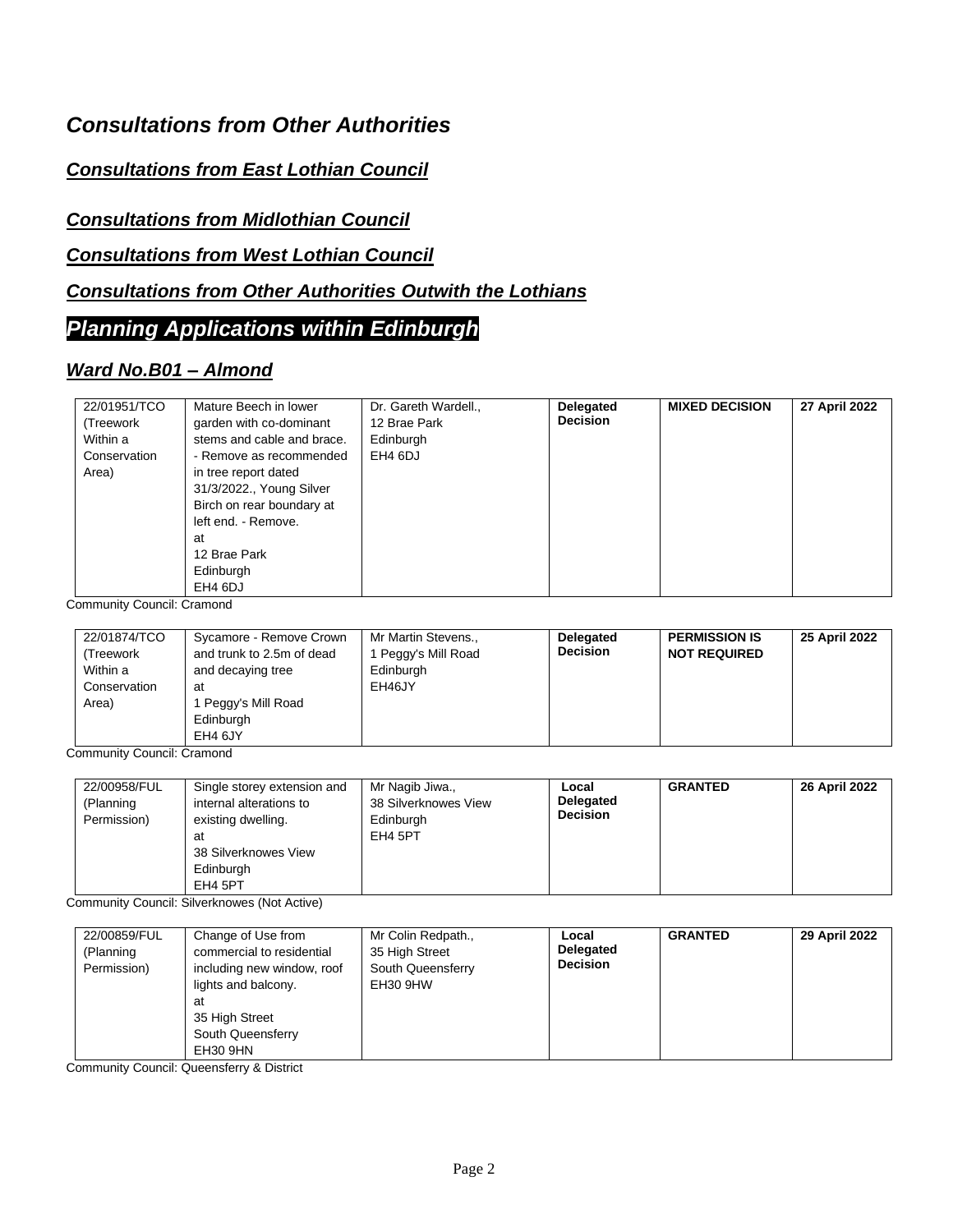| 22/00818/FUL | Single storey rear extension. | Mr & Mrs Horrocks. | <b>Local Fast</b>     | <b>GRANTED</b> | 28 April 2022 |
|--------------|-------------------------------|--------------------|-----------------------|----------------|---------------|
| (Planning    | at                            | 6 Inchkeith Avenue | <b>Track Decision</b> |                |               |
| Permission)  | 6 Inchkeith Avenue            | South Queensferry  |                       |                |               |
|              | South Queensferry             | EH30 9QP           |                       |                |               |
|              | EH30 9QP                      |                    |                       |                |               |

Community Council: Queensferry & District

| 22/00769/FUL<br>(Planning<br>Permission) | Single storey extension with<br>flat roof to side of bungalow.<br>at<br>49 South Barnton Avenue<br>Edinburgh | Mr John Swan.,<br>49 South Barnton Avenue<br>Edinburgh<br>EH4 6AN | <b>Local Fast</b><br><b>Track Decision</b> | <b>GRANTED</b> | 25 April 2022 |
|------------------------------------------|--------------------------------------------------------------------------------------------------------------|-------------------------------------------------------------------|--------------------------------------------|----------------|---------------|
|                                          | EH4 6AN                                                                                                      |                                                                   |                                            |                |               |

Community Council: Cramond

| 22/00527/ADV<br>(Advert<br>Consent) | Erection of advertising<br>structure incorporating 2x<br>digital screens<br>at<br>Land 45 Metres South Of 9<br>East Mains Of Ingliston<br>Eastfield Road | Wildstone Group Ltd.,<br><b>FAO Philip Allard</b><br>22 Berghem Mews<br><b>Blythe Road</b><br>London<br><b>W14 0HN</b> | <b>Fast Track</b><br><b>Decision</b> | <b>GRANTED</b> | 25 April 2022 |
|-------------------------------------|----------------------------------------------------------------------------------------------------------------------------------------------------------|------------------------------------------------------------------------------------------------------------------------|--------------------------------------|----------------|---------------|
|                                     | Edinburgh                                                                                                                                                |                                                                                                                        |                                      |                |               |

Community Council: Ratho

| 22/00529/FUL<br>(Planning<br>Permission) | Rear ground floor and first<br>floor extension.<br>at<br>Almondhill Farm Cottages<br>Almondhill | Ms Grant,<br>Almondhill Farm Cottages<br>Almondhill<br>Kirkliston<br>EH29 9EQ | <b>Local Fast</b><br><b>Track Decision</b> | <b>GRANTED</b> | 27 April 2022 |
|------------------------------------------|-------------------------------------------------------------------------------------------------|-------------------------------------------------------------------------------|--------------------------------------------|----------------|---------------|
|                                          | Kirkliston<br>EH29 9EQ                                                                          |                                                                               |                                            |                |               |

Community Council: Kirkliston

| 21/06815/TPO<br>(Treework) | Chestnut - Remove lateral<br>branch and deadwood as<br>required, Acer 1 - Remove<br>branches and deadwood as<br>required, Acer 2 - Remove<br>branches and deadwood as<br>required.<br>at<br>3 Marchfield Park<br>Edinburgh<br>EH4 5BW | Castle Trees.,<br>FAO: Mr Ryan Evans<br>3 Marchfield Park<br>Edinburgh<br>EH4 5BW | <b>Delegated</b><br><b>Decision</b> | <b>MIXED DECISION</b> | 29 April 2022 |
|----------------------------|---------------------------------------------------------------------------------------------------------------------------------------------------------------------------------------------------------------------------------------|-----------------------------------------------------------------------------------|-------------------------------------|-----------------------|---------------|
|----------------------------|---------------------------------------------------------------------------------------------------------------------------------------------------------------------------------------------------------------------------------------|-----------------------------------------------------------------------------------|-------------------------------------|-----------------------|---------------|

Community Council: Silverknowes (Not Active)

| 21/06006/TPO | Please see attached | Dunvegan Residents' | <b>Delegated</b> | <b>GRANTED</b> | 28 April 2022 |
|--------------|---------------------|---------------------|------------------|----------------|---------------|
| (Treework)   | detailed tree works | Association.,       | <b>Decision</b>  |                |               |
|              | specification.      | FAO: Donalda Noble  |                  |                |               |
|              | at                  | 1 Dunvegan Court    |                  |                |               |
|              | Woodland At         | Edinburgh           |                  |                |               |
|              | Dunvegan Court      | EH4 6RH             |                  |                |               |
|              | Edinburgh           |                     |                  |                |               |
|              |                     |                     |                  |                |               |

<span id="page-2-0"></span>Community Council: Cramond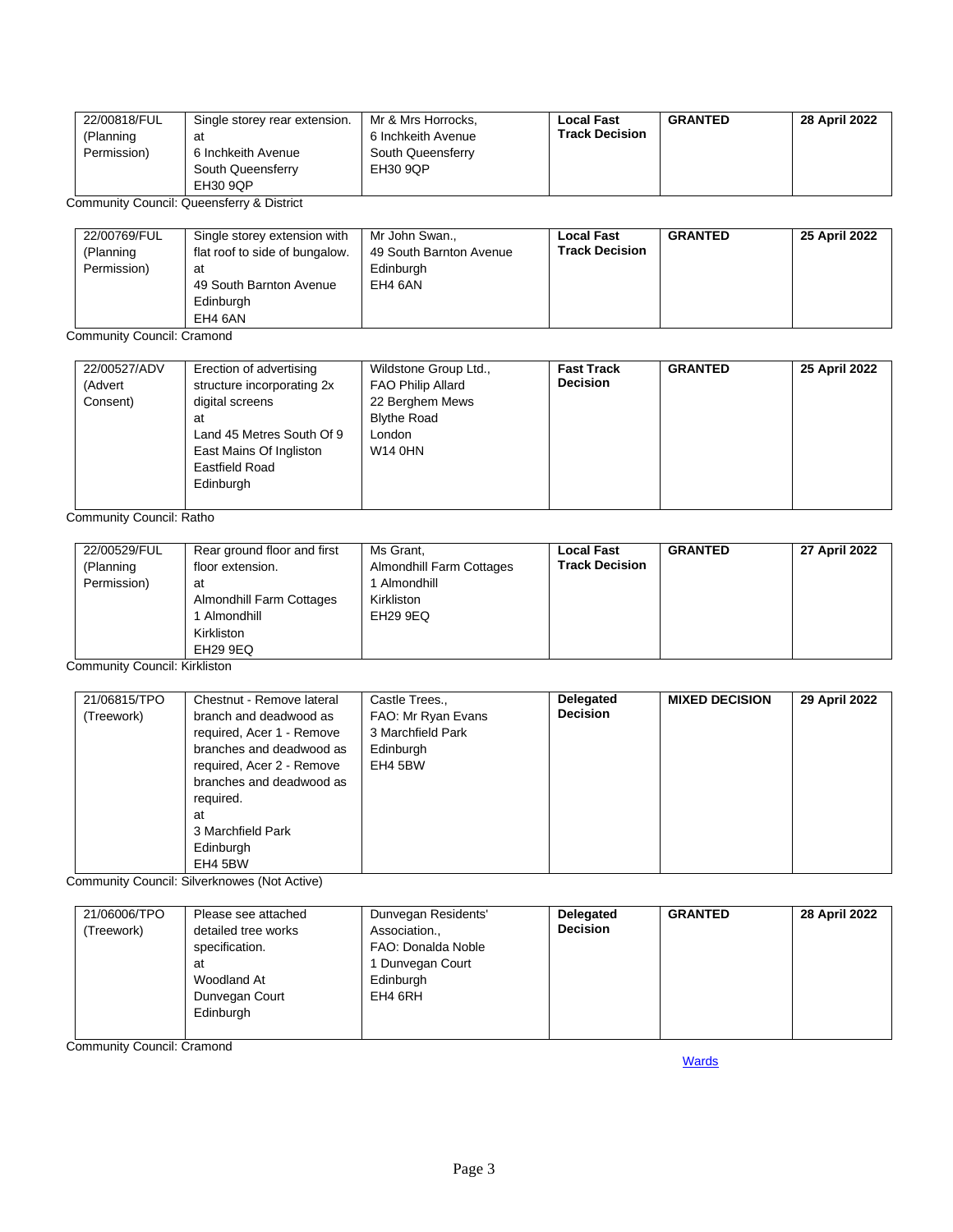# *Ward No. B02 – Pentland Hills*

| 22/01163/FUL                     | The replacement of a           | Balerno Pathways Ltd.,       | <b>Local Fast</b>     | <b>GRANTED</b> | 27 April 2022 |
|----------------------------------|--------------------------------|------------------------------|-----------------------|----------------|---------------|
| (Planning                        | defective metal footbridge     | FAO: Ian Hynd                | <b>Track Decision</b> |                |               |
| Permission)                      | with new, the new being a      | <b>Balerno Parish Charch</b> |                       |                |               |
|                                  | hardwood and galvanised        | 2 Main Street                |                       |                |               |
|                                  | steel construction.            | Balerno                      |                       |                |               |
|                                  | at                             | EH14 7EH                     |                       |                |               |
|                                  | Footbridge                     |                              |                       |                |               |
|                                  | <b>Bavelaw Road</b>            |                              |                       |                |               |
|                                  | Balerno                        |                              |                       |                |               |
| Community Council: Balerno       |                                |                              |                       |                |               |
|                                  |                                |                              |                       |                |               |
| 22/01097/FUL                     | Proposed first floor           | Mrs Elizabeth Warmington.,   | <b>Local Fast</b>     | <b>GRANTED</b> | 29 April 2022 |
| (Planning                        | extension, garage              | 16 Lidgate Shot              | <b>Track Decision</b> |                |               |
| Permission)                      | conversion and internal        | Ratho                        |                       |                |               |
|                                  | alterations.                   | <b>EH28 8TY</b>              |                       |                |               |
|                                  | at                             |                              |                       |                |               |
|                                  | 16 Lidgate Shot                |                              |                       |                |               |
|                                  | Ratho                          |                              |                       |                |               |
|                                  | Newbridge                      |                              |                       |                |               |
|                                  | <b>EH28 8TY</b>                |                              |                       |                |               |
| Community Council: Ratho         |                                |                              |                       |                |               |
| 22/00948/TPO                     | 2 x Mature beech trees - Full  | Mrs Nora Scott.,             | Delegated             | <b>GRANTED</b> | 29 April 2022 |
| (Treework)                       | removal of 2 mature and        | 412 Mansfield Road           | <b>Decision</b>       |                |               |
|                                  |                                |                              |                       |                |               |
|                                  | decayed beech trees            | Edinburgh                    |                       |                |               |
|                                  | at                             | <b>EH147JT</b>               |                       |                |               |
|                                  | Red Moss House                 |                              |                       |                |               |
|                                  | 412 Mansfield Road             |                              |                       |                |               |
|                                  | <b>Balerno</b>                 |                              |                       |                |               |
|                                  | <b>EH147JT</b>                 |                              |                       |                |               |
| Community Council: Balerno       |                                |                              |                       |                |               |
| 22/00882/FUL                     | Proposed two-storey side       | Mrs Anderson,                | <b>Local Fast</b>     | <b>GRANTED</b> | 28 April 2022 |
| (Planning                        | and single-storey rear         | 26 Muir Wood Crescent        | <b>Track Decision</b> |                |               |
| Permission)                      | extensions                     | Currie                       |                       |                |               |
|                                  | at                             | <b>EH14 5HD</b>              |                       |                |               |
|                                  | 26 Muir Wood Crescent          |                              |                       |                |               |
|                                  | Currie                         |                              |                       |                |               |
|                                  | <b>EH14 5HD</b>                |                              |                       |                |               |
| <b>Community Council: Currie</b> |                                |                              |                       |                |               |
|                                  |                                |                              |                       |                |               |
| 22/00777/FUL                     | Construction of single storey  | Mr James Barrie.,            | <b>Local Fast</b>     | <b>GRANTED</b> | 25 April 2022 |
| (Planning                        | flat roof extension to rear of | 1 Quarrypark Drive           | <b>Track Decision</b> |                |               |
| Permission)                      | existing dwelling house.       | Ratho                        |                       |                |               |
|                                  | Extension finished with        | Edinburgh                    |                       |                |               |
|                                  | vertical larch timber cladding | EH28 8AE                     |                       |                |               |
|                                  | and fitted with dark grey      |                              |                       |                |               |
|                                  | aluminium framed windows       |                              |                       |                |               |
|                                  | and doors.                     |                              |                       |                |               |
|                                  | at                             |                              |                       |                |               |
|                                  | 1 Quarrypark Drive             |                              |                       |                |               |
|                                  | Ratho                          |                              |                       |                |               |
|                                  | Edinburgh                      |                              |                       |                |               |
|                                  | EH28 8AE                       |                              |                       |                |               |

Community Council: Ratho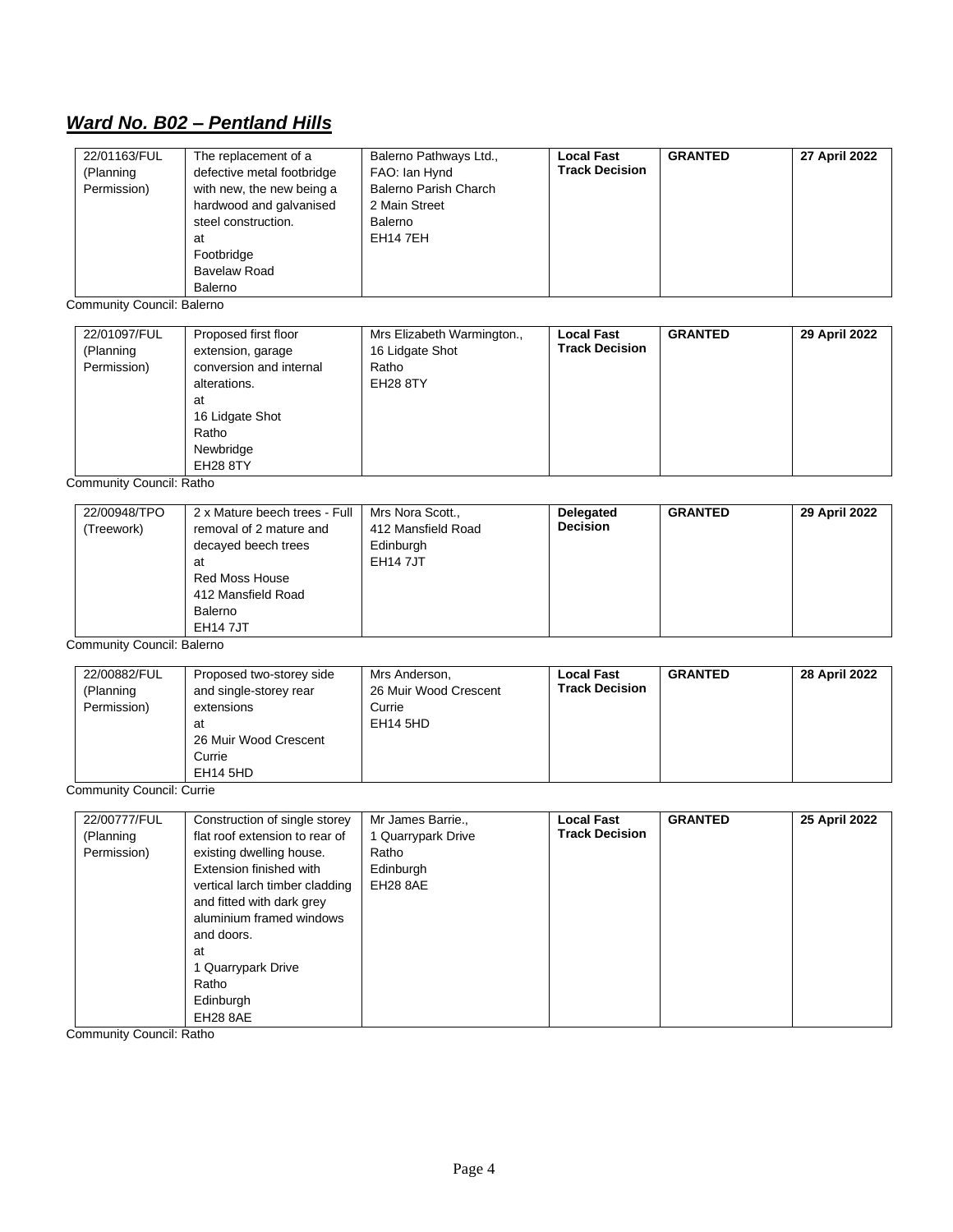| 22/00236/TPO | A group of 12 Norway Maple    | Mr Gidney,       | Delegated       | <b>MIXED DECISION</b> | 29 April 2022 |
|--------------|-------------------------------|------------------|-----------------|-----------------------|---------------|
| (Treework)   | in adjoining shelter belt. To | 30 Ravelrig Park | <b>Decision</b> |                       |               |
|              | remove branches and limbs     | Balerno          |                 |                       |               |
|              | over hanging the west         | <b>EH14 7DL</b>  |                 |                       |               |
|              | boundary to 30 Ravelrig       |                  |                 |                       |               |
|              | Park.                         |                  |                 |                       |               |
|              | at                            |                  |                 |                       |               |
|              | Treeworks                     |                  |                 |                       |               |
|              | <b>Ravelrig Park</b>          |                  |                 |                       |               |
|              | Balerno                       |                  |                 |                       |               |

Community Council: Balerno

## <span id="page-4-0"></span>*Ward No.B03 – Drum Brae/Gyle*

22/02274/TPO (Treework) Leylandii - Immediate removal. at 23 Clerwood Way Edinburgh EH12 8QA Mr Steven Roberts., 23 Clerwood Way Edinburgh EH12 8QA **Delegated Decision GRANTED 29 April 2022**

Community Council: Drumbrae

| 22/01096/FUL<br>(Planning<br>Permission) | Proposed, new single storey<br>extension to existing<br>property including garage<br>conversion.<br>at<br>8 North Gyle Park<br>Edinburgh<br>EH <sub>12</sub> 8LE | Mrs Charlotte Jardine.,<br>8 North Gyle Park<br>Edinburgh<br><b>EH12 8LE</b> | <b>Local Fast</b><br><b>Track Decision</b> | <b>GRANTED</b> | 27 April 2022 |
|------------------------------------------|------------------------------------------------------------------------------------------------------------------------------------------------------------------|------------------------------------------------------------------------------|--------------------------------------------|----------------|---------------|
|------------------------------------------|------------------------------------------------------------------------------------------------------------------------------------------------------------------|------------------------------------------------------------------------------|--------------------------------------------|----------------|---------------|

Community Council: Corstorphine

| 22/00623/FUL | Erect new conservatory to     | Ms Moncrieff,   | <b>Local Fast</b>     | <b>GRANTED</b> | 27 April 2022 |
|--------------|-------------------------------|-----------------|-----------------------|----------------|---------------|
| (Planning    | rear of existing dwelling (as | 25 Mearenside   | <b>Track Decision</b> |                |               |
| Permission)  | amended)                      | Edinburgh       |                       |                |               |
|              | at                            | <b>EH12 8UQ</b> |                       |                |               |
|              | 25 Mearenside                 |                 |                       |                |               |
|              | Edinburgh                     |                 |                       |                |               |
|              | <b>EH12 8UQ</b>               |                 |                       |                |               |

Community Council: Drumbrae

| 22/00446/FUL<br>(Planning | To create a driveway for<br>electric car charging point in | Mrs Spalding,<br>5 Gyle Park Gardens | <b>Local Fast</b><br><b>Track Decision</b> | <b>GRANTED</b> | 28 April 2022 |
|---------------------------|------------------------------------------------------------|--------------------------------------|--------------------------------------------|----------------|---------------|
| Permission)               | the front garden.                                          | Edinburgh                            |                                            |                |               |
|                           | at                                                         | <b>EH12 8NG</b>                      |                                            |                |               |
|                           | 5 Gyle Park Gardens                                        |                                      |                                            |                |               |
|                           | Edinburgh                                                  |                                      |                                            |                |               |
|                           | <b>EH12 8NG</b>                                            |                                      |                                            |                |               |

Community Council: Corstorphine

| 21/06360/FUL<br>(Planning<br>Permission) | 2 storey extension to the<br>side and rear of the existing<br>property (as amended).<br>at<br>43 Gogarloch Syke<br>Edinburgh<br>EH12 9JD | Mr Singh,<br>43 Gogarloch Syke<br>Edinburgh<br>EH12 9JD | Local<br><b>Delegated</b><br><b>Decision</b> | <b>GRANTED</b> | 27 April 2022 |
|------------------------------------------|------------------------------------------------------------------------------------------------------------------------------------------|---------------------------------------------------------|----------------------------------------------|----------------|---------------|
|------------------------------------------|------------------------------------------------------------------------------------------------------------------------------------------|---------------------------------------------------------|----------------------------------------------|----------------|---------------|

<span id="page-4-1"></span>Community Council: Corstorphine

**[Wards](#page-0-0)**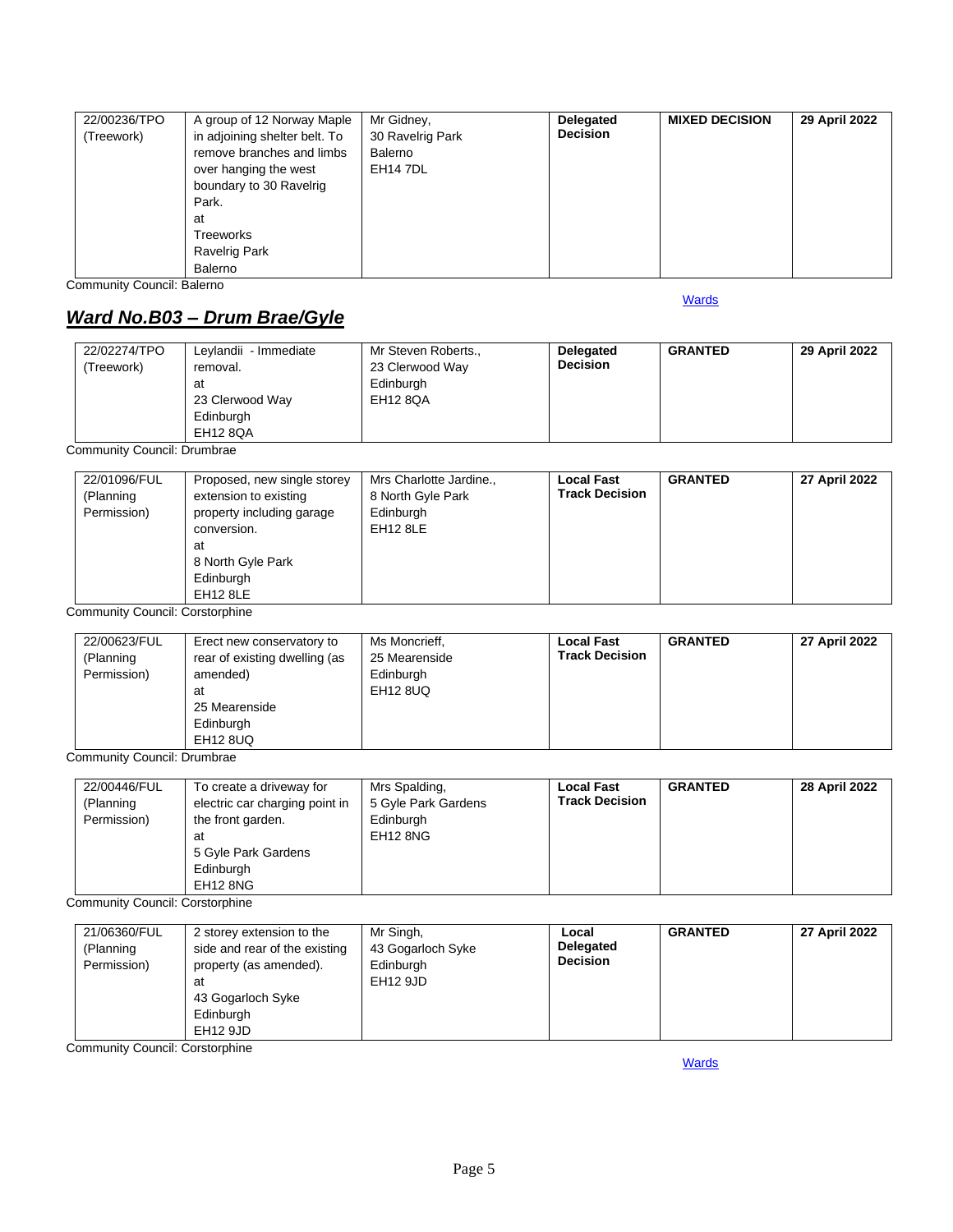## *Ward No. B04 – Forth*

| 22/02060/TCO | Bay Laurel H 8m, S 10m,      | Mrs Rosemary Walker., | <b>Delegated</b> | <b>NOT MAKE A TREE</b> | 26 April 2022 |
|--------------|------------------------------|-----------------------|------------------|------------------------|---------------|
| (Treework    | Multistem DBH 10mm to        | 4 Laverockbank Road   | <b>Decision</b>  | <b>PRESERVATION</b>    |               |
| Within a     | 300mm. - Reduce spread       | Edinburgh             |                  | <b>ORDER</b>           |               |
| Conservation | over pavement and the        | EH <sub>5</sub> 3DG   |                  |                        |               |
| Area)        | neighbours garden. Reduce    |                       |                  |                        |               |
|              | height by around 1 m., Holly |                       |                  |                        |               |
|              | near to the pedestrian gate  |                       |                  |                        |               |
|              | and foot path. Height 7m,    |                       |                  |                        |               |
|              | spread 6m, DBH 250mm. -      |                       |                  |                        |               |
|              | Reduce height to previous    |                       |                  |                        |               |
|              | pruning points at 5 m. Thin  |                       |                  |                        |               |
|              | the remaining crown by       |                       |                  |                        |               |
|              | 15%.                         |                       |                  |                        |               |
|              | at                           |                       |                  |                        |               |
|              | 4 Laverockbank Road          |                       |                  |                        |               |
|              | Edinburgh                    |                       |                  |                        |               |
|              | EH <sub>5</sub> 3DG          |                       |                  |                        |               |

Community Council: Trinity

| 22/01950/TCO<br>(Treework<br>Within a<br>Conservation<br>Area) | Young Lime to side of 1<br>Newhaven Place as seen<br>from the main street -<br>reduce back crown from<br>building so there is at least<br>2m clearance.<br>at<br>1 Newhaven Place<br>Edinburgh<br>EH6 4TW | Ross & Liddell Ltd.,<br>FAO: Neil Main<br>6 Clifton Terrace<br>Edinburgh<br><b>EH12 5DR</b> | <b>Delegated</b><br><b>Decision</b> | <b>NOT MAKE A TREE</b><br><b>PRESERVATION</b><br><b>ORDER</b> | 26 April 2022 |
|----------------------------------------------------------------|-----------------------------------------------------------------------------------------------------------------------------------------------------------------------------------------------------------|---------------------------------------------------------------------------------------------|-------------------------------------|---------------------------------------------------------------|---------------|
|----------------------------------------------------------------|-----------------------------------------------------------------------------------------------------------------------------------------------------------------------------------------------------------|---------------------------------------------------------------------------------------------|-------------------------------------|---------------------------------------------------------------|---------------|

Community Council: Leith Harbour And Newhaven

| 22/01542/CLP<br>(Certificate of<br>Lawfulness<br>(proposed)) | Proposed alterations and<br>attic conversion to a listed<br>dwelling house.<br>at<br>3 Craighall Bank | Mr & Mrs Sullivan,<br>3 Craighall Bank<br>Edinburgh<br>EH6 4RW | <b>Fast Track</b><br><b>Decision</b> | <b>GRANTED</b> | 29 April 2022 |
|--------------------------------------------------------------|-------------------------------------------------------------------------------------------------------|----------------------------------------------------------------|--------------------------------------|----------------|---------------|
|                                                              | Edinburgh<br>EH6 4RW                                                                                  |                                                                |                                      |                |               |

Community Council: Trinity

| 22/01110/FUL<br>(Planning<br>Permission) | New bi-fold doors to rear.<br>at<br>41 Dudley Crescent<br>Edinburgh<br>EH6 4QJ | Mrs Green,<br>41 Dudley Crescent<br>Edinburgh<br>EH6 4QJ | <b>Local Fast</b><br><b>Track Decision</b> | <b>GRANTED</b> | 27 April 2022 |
|------------------------------------------|--------------------------------------------------------------------------------|----------------------------------------------------------|--------------------------------------------|----------------|---------------|
|------------------------------------------|--------------------------------------------------------------------------------|----------------------------------------------------------|--------------------------------------------|----------------|---------------|

Community Council: Trinity

| 22/00995/LBC<br>(Listed Building)<br>Consent) | Creation of vehicular gate<br>and hardstanding in garden<br>at<br>8 Bangholm Bower Avenue | Mrs N Fraser<br>8 Bangholm Bower Avenue<br>Edinburgh<br>EH <sub>5</sub> 3NS | <b>Delegated</b><br><b>Decision</b> | <b>REFUSED</b> | 27 April 2022 |
|-----------------------------------------------|-------------------------------------------------------------------------------------------|-----------------------------------------------------------------------------|-------------------------------------|----------------|---------------|
|                                               | Edinburgh<br>EH <sub>5</sub> 3NS                                                          |                                                                             |                                     |                |               |

Community Council: Trinity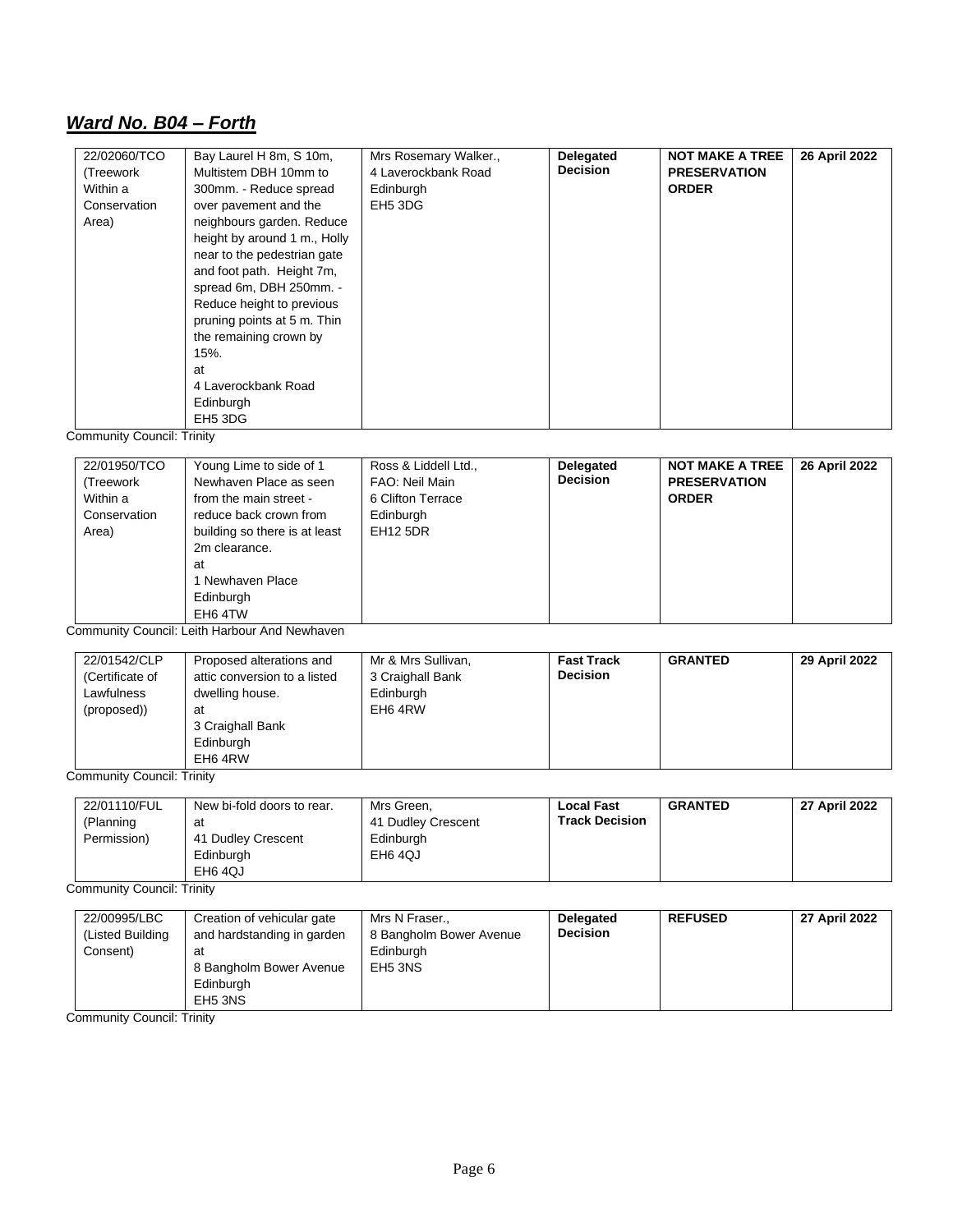|  | 22/00996/FUL<br>(Planning<br>Permission) | Proposed driveway and<br>creation of vehicular access<br>gate.<br>at<br>8 Bangholm Bower Avenue<br>Edinburgh<br>EH <sub>5</sub> 3NS | Mrs N Fraser.,<br>8 Bangholm Bower Avenue<br>Edinburgh<br>EH <sub>5</sub> 3NS | Local<br><b>Delegated</b><br><b>Decision</b> | <b>REFUSED</b> | 26 April 2022 |
|--|------------------------------------------|-------------------------------------------------------------------------------------------------------------------------------------|-------------------------------------------------------------------------------|----------------------------------------------|----------------|---------------|
|--|------------------------------------------|-------------------------------------------------------------------------------------------------------------------------------------|-------------------------------------------------------------------------------|----------------------------------------------|----------------|---------------|

Community Council: Trinity

| 22/00911/LBC     | Repaint the 5 doors on the   | Inverleith St Serf's Church., | <b>Fast Track</b> | <b>GRANTED</b> | 25 April 2022 |
|------------------|------------------------------|-------------------------------|-------------------|----------------|---------------|
| (Listed Building | church sanctuary 3 doors     | FAO: Alexander Pratt          | <b>Decision</b>   |                |               |
| Consent)         | have a 'grained' finish and  | 280 Ferry Road                |                   |                |               |
|                  | the other two are just       | Edinburgh                     |                   |                |               |
|                  | standard painted doors.      | EH <sub>5</sub> 3NP           |                   |                |               |
|                  | Proposal is to do away with  |                               |                   |                |               |
|                  | the grained finish and paint |                               |                   |                |               |
|                  | all the doors the same       |                               |                   |                |               |
|                  | colour which is Matador BS   |                               |                   |                |               |
|                  | Ref 04 D 45.                 |                               |                   |                |               |
|                  | at                           |                               |                   |                |               |
|                  | Inverleith St Serf's Church  |                               |                   |                |               |
|                  | 280 Ferry Road               |                               |                   |                |               |
|                  | Edinburgh                    |                               |                   |                |               |
|                  | EH <sub>5</sub> 3NP          |                               |                   |                |               |

Community Council: Trinity

| 22/00811/FUL<br>(Planning<br>Permission) | Alterations to existing hot<br>food takeaway to install new<br>external extract duct.<br>at<br>50 Granton Road<br>Edinburgh<br>EH5 3QU | To Hodrulis<br>50 Granton Road<br>Edinburgh<br>EH <sub>5</sub> 3QU | <b>Local Fast</b><br><b>Track Decision</b> | <b>GRANTED</b> | 27 April 2022 |
|------------------------------------------|----------------------------------------------------------------------------------------------------------------------------------------|--------------------------------------------------------------------|--------------------------------------------|----------------|---------------|
|------------------------------------------|----------------------------------------------------------------------------------------------------------------------------------------|--------------------------------------------------------------------|--------------------------------------------|----------------|---------------|

Community Council: Trinity

| 22/00567/FUL | Proposed new door opening | Ms L Muir.,           | <b>Local Fast</b>     | <b>GRANTED</b> | 27 April 2022 |
|--------------|---------------------------|-----------------------|-----------------------|----------------|---------------|
| (Planning    | and access ramp.          | Flat 2                | <b>Track Decision</b> |                |               |
| Permission)  | at                        | 19 West Pilton Avenue |                       |                |               |
|              | Flat 2                    | Edinburgh             |                       |                |               |
|              | 19 West Pilton Avenue     | EH4 4DR               |                       |                |               |
|              | Edinburgh                 |                       |                       |                |               |
|              | EH4 4DR                   |                       |                       |                |               |

Community Council: West Pilton/West Granton

| 22/00401/PA      | Installation of 17.5m street | Cornerstone.,           | <b>Fast Track</b> | <b>APPROVED</b> | 29 April 2022 |
|------------------|------------------------------|-------------------------|-------------------|-----------------|---------------|
| (Prior Approval) | furniture style mast         | 1530 Hive 2             | <b>Decision</b>   |                 |               |
|                  | incorporating 6No. antennas  | Arlington Business Park |                   |                 |               |
|                  | (RAL7035 grey), 2No.         | Theale                  |                   |                 |               |
|                  | cabinets                     | RG74SA                  |                   |                 |               |
|                  | (1898x798x1645mm;            |                         |                   |                 |               |
|                  | 655x264x1015mm)              |                         |                   |                 |               |
|                  | (RAL6009 Green) and all      |                         |                   |                 |               |
|                  | ancillary development.       |                         |                   |                 |               |
|                  | at                           |                         |                   |                 |               |
|                  | Telecoms Apparatus East Of   |                         |                   |                 |               |
|                  | 181 Crewe Road North         |                         |                   |                 |               |
|                  | Edinburgh                    |                         |                   |                 |               |
|                  |                              |                         |                   |                 |               |

Community Council: Granton + District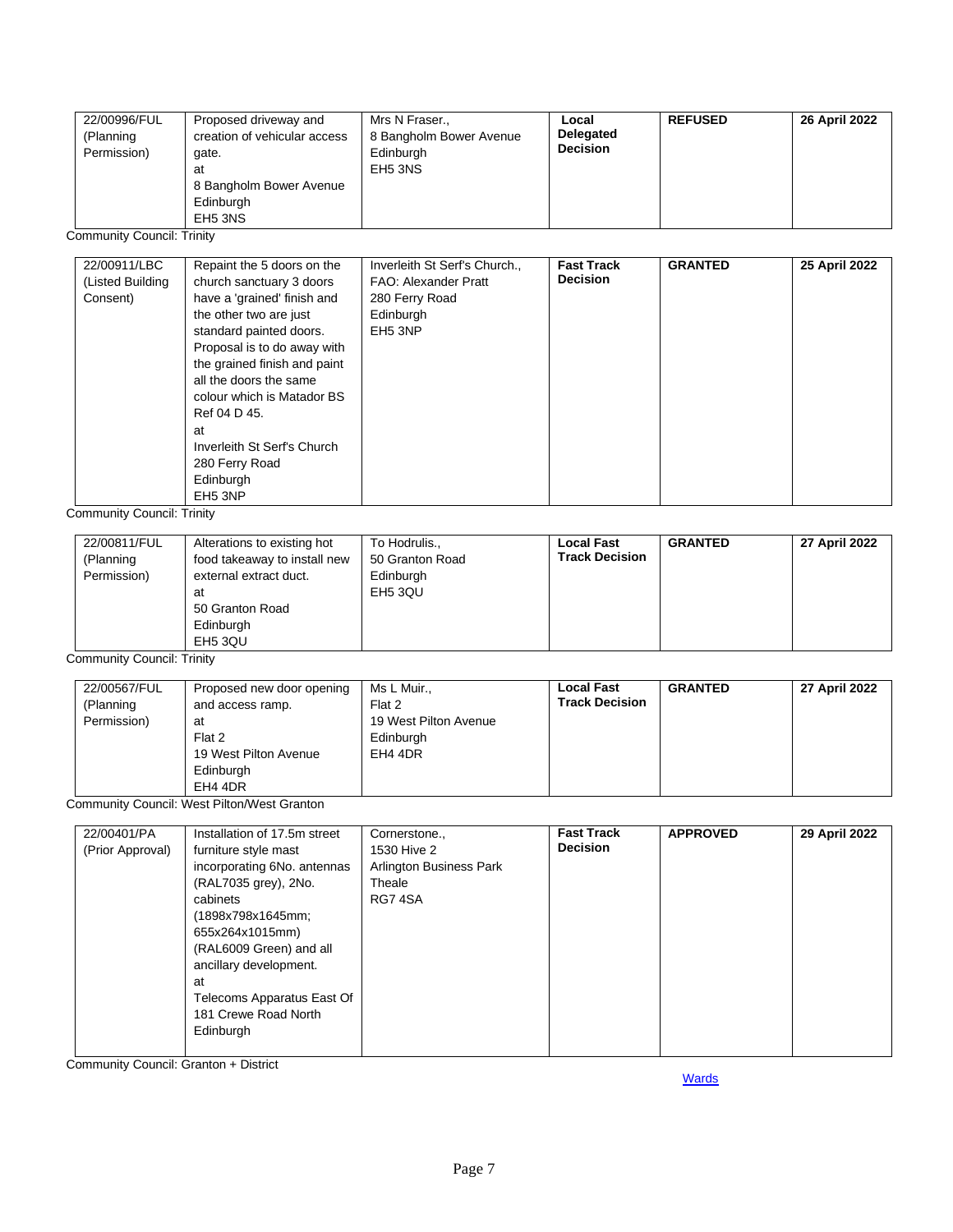## <span id="page-7-0"></span>*Ward No. B05 – Inverleith*

| 22/02217/TCO<br>(Treework<br>Within a<br>Conservation<br>Area) | 3 Yews & 1 Holly in rear<br>garden rear boundary. -<br>Reduce height down to<br>height of smaller left hand<br>Yew, Approx to previous<br>topping cuts at approx 4m<br>at<br>1F 2 Lennox Street<br>Edinburgh<br><b>EH4 1QA</b> | Mr Ross Maclean.,<br>1F 2 Lennox Street<br>Edinburgh<br><b>EH4 1QA</b> | Delegated<br><b>Decision</b> | <b>NOT MAKE A TREE</b><br><b>PRESERVATION</b><br><b>ORDER</b> | 29 April 2022 |
|----------------------------------------------------------------|--------------------------------------------------------------------------------------------------------------------------------------------------------------------------------------------------------------------------------|------------------------------------------------------------------------|------------------------------|---------------------------------------------------------------|---------------|
|----------------------------------------------------------------|--------------------------------------------------------------------------------------------------------------------------------------------------------------------------------------------------------------------------------|------------------------------------------------------------------------|------------------------------|---------------------------------------------------------------|---------------|

Community Council: Stockbridge/Inverleith

| 22/01184/ADV<br>(Advert<br>Consent) | Location of temporary<br>marketing sign during<br>redevelopment.<br>at | Ocean Outdoor.,<br>FAO: Paul Flynn<br>7 Seaward Street<br>Paisley Road | <b>Fast Track</b><br><b>Decision</b> | <b>GRANTED</b> | 29 April 2022 |
|-------------------------------------|------------------------------------------------------------------------|------------------------------------------------------------------------|--------------------------------------|----------------|---------------|
|                                     | 20 Brandon Street<br>Edinburgh<br>EH3 5DX                              | Glagsow<br>G41 1HJ                                                     |                                      |                |               |

Community Council: New Town/Broughton

| 22/01019/PA      | Installation of 20m street  | Cornerstone.,                | <b>Fast Track</b> | <b>APPROVED</b> | 27 April 2022 |
|------------------|-----------------------------|------------------------------|-------------------|-----------------|---------------|
| (Prior Approval) | furniture style mast        | Hive 2                       | <b>Decision</b>   |                 |               |
|                  | incorporating 6No. antennas | 1530 Arlington Business Park |                   |                 |               |
|                  | (RAL7035 grey), 3No.        | Theale                       |                   |                 |               |
|                  | cabinets                    | RG74SA                       |                   |                 |               |
|                  | (1896x798x1645mm;           |                              |                   |                 |               |
|                  | 750x798x1648mm;             |                              |                   |                 |               |
|                  | 655x255x1015mm)             |                              |                   |                 |               |
|                  | (RAL6009 Green) and all     |                              |                   |                 |               |
|                  | ancillary development.      |                              |                   |                 |               |
|                  | at                          |                              |                   |                 |               |
|                  | <b>Proposed Telecoms</b>    |                              |                   |                 |               |
|                  | Apparatus 11 Metres         |                              |                   |                 |               |
|                  | Northeast Of                |                              |                   |                 |               |
|                  | 2 Strachan Road             |                              |                   |                 |               |
|                  | Edinburgh                   |                              |                   |                 |               |

Community Council: Craigleith/Blackhall

| 22/00775/FUL<br>(Planning<br>Permission) | Replace ex conservatory<br>with new single storey<br>garden room.<br>at<br>49 Queen's Avenue<br>Edinburgh<br>EH4 2DG | Mr Steven Davidson.,<br>49 Queen's Avenue<br>Edinburgh<br>EH4 2DG | <b>Local Fast</b><br><b>Track Decision</b> | <b>GRANTED</b> | 25 April 2022 |
|------------------------------------------|----------------------------------------------------------------------------------------------------------------------|-------------------------------------------------------------------|--------------------------------------------|----------------|---------------|
|------------------------------------------|----------------------------------------------------------------------------------------------------------------------|-------------------------------------------------------------------|--------------------------------------------|----------------|---------------|

Community Council: Craigleith/Blackhall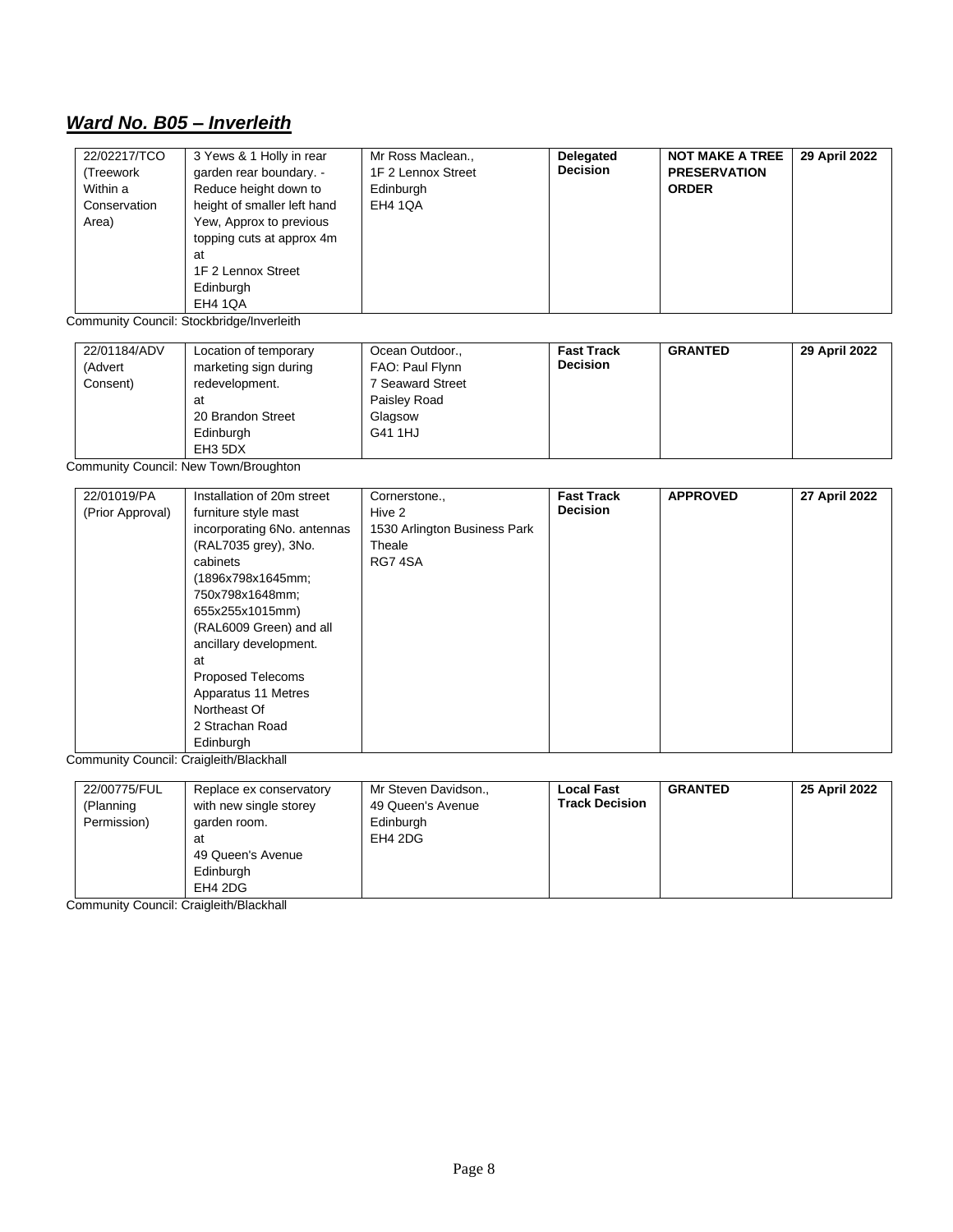| 22/00718/TPO | Mature Beech tree which     | <b>Eildon Terrace Residents</b> | <b>Delegated</b> | <b>GRANTED</b> | 29 April 2022 |
|--------------|-----------------------------|---------------------------------|------------------|----------------|---------------|
| (Treework)   | lies within communal ground | Association.,                   | <b>Decision</b>  |                |               |
|              | to the north of numbers 49- | FAO: Elspeth Mackintosh         |                  |                |               |
|              | 55 Eildon Terrace - remove  | 54 Eildon Terrace               |                  |                |               |
|              | to ground level (see        | Edinburgh                       |                  |                |               |
|              | attached Tree Survey        | EH3 5LU                         |                  |                |               |
|              | Report).                    |                                 |                  |                |               |
|              | at                          |                                 |                  |                |               |
|              | Woodland                    |                                 |                  |                |               |
|              | Eildon Terrace              |                                 |                  |                |               |
|              | Edinburgh                   |                                 |                  |                |               |

Community Council: Stockbridge/Inverleith

| 22/00383/FUL<br>(Planning<br>Permission) | Change of use from<br>residential dwelling to<br>strategic mobilising location<br>/staff facility for use by the<br>emergency services.<br>at<br>225 Telford Road<br>Edinburgh<br>EH4 2PW | Scottish Fire & Rescue<br>Service<br><b>SFRS East SDA Headquarters</b><br>Claylands Road<br>Newbridge<br>EH28 8LF | Local<br><b>Delegated</b><br><b>Decision</b> | <b>GRANTED</b> | 26 April 2022 |
|------------------------------------------|-------------------------------------------------------------------------------------------------------------------------------------------------------------------------------------------|-------------------------------------------------------------------------------------------------------------------|----------------------------------------------|----------------|---------------|
|------------------------------------------|-------------------------------------------------------------------------------------------------------------------------------------------------------------------------------------------|-------------------------------------------------------------------------------------------------------------------|----------------------------------------------|----------------|---------------|

Community Council: Drylaw/Telford

| 21/06165/FUL<br>Proposed class 3 use for<br>Unit 3 with associated<br>(Planning<br>Permission)<br>ventilation equipment.<br>at<br>120 Raeburn Place<br>Edinburgh<br>EH4 1HG | Mr Jon Sharp.,<br>235 Morningside Road,<br>Edinburgh.<br><b>EH10 4QT</b> | <b>Delegated</b><br><b>Decision</b> | <b>GRANTED</b> | 27 April 2022 |
|-----------------------------------------------------------------------------------------------------------------------------------------------------------------------------|--------------------------------------------------------------------------|-------------------------------------|----------------|---------------|
|-----------------------------------------------------------------------------------------------------------------------------------------------------------------------------|--------------------------------------------------------------------------|-------------------------------------|----------------|---------------|

Community Council: Stockbridge/Inverleith

## <span id="page-8-0"></span>*Ward No. B06 – Corstorphine/Murrayfield*

**[Wards](#page-0-0)** 

| 22/01146/FUL<br>(Planning<br>Permission) | Proposed single storey rear<br>extension and internal<br>alterations.<br>at<br>2 Ormidale Terrace<br>Edinburgh | Mr Daniel And Mrs Lauren<br>McLean.,<br>2 Ormidale Terrace<br>Edinburgh<br>EH12 6EQ | <b>Local Fast</b><br><b>Track Decision</b> | <b>GRANTED</b> | 27 April 2022 |
|------------------------------------------|----------------------------------------------------------------------------------------------------------------|-------------------------------------------------------------------------------------|--------------------------------------------|----------------|---------------|
|                                          | EH12 6EQ                                                                                                       |                                                                                     |                                            |                |               |

Community Council: Murrayfield

| 22/00924/ADV | off double sided          | Hunter Uk Retail Ltd     | <b>Fast Track</b> | <b>GRANTED</b> | 29 April 2022 |
|--------------|---------------------------|--------------------------|-------------------|----------------|---------------|
| (Advert      | freestanding pylon sign - | Partnership.,            | <b>Decision</b>   |                |               |
| Consent)     | (internally illuminated). | FAO: Mr Bruce Robertson  |                   |                |               |
|              | at                        | 71 Queen Victoria Street |                   |                |               |
|              | 1 - 17 Glasgow Road       | London                   |                   |                |               |
|              | Gogar                     | EC4V 4BE                 |                   |                |               |
|              | Edinburgh                 |                          |                   |                |               |
|              | EH12 8HW                  |                          |                   |                |               |

Community Council: Corstorphine

| 22/00831/CLP    | Single storey rear extension. | Mr Charlie Hardie., | <b>Fast Track</b> | <b>WITHDRAWN</b> | 27 April 2022 |
|-----------------|-------------------------------|---------------------|-------------------|------------------|---------------|
| (Certificate of | at                            | 31 The Shore        | <b>Decision</b>   |                  |               |
| Lawfulness      | 2 Riversdale Crescent         | Edinburgh           |                   |                  |               |
| (proposed))     | Edinburgh                     | EH6 6QN             |                   |                  |               |
|                 | EH12 5QX                      |                     |                   |                  |               |

Community Council: Murrayfield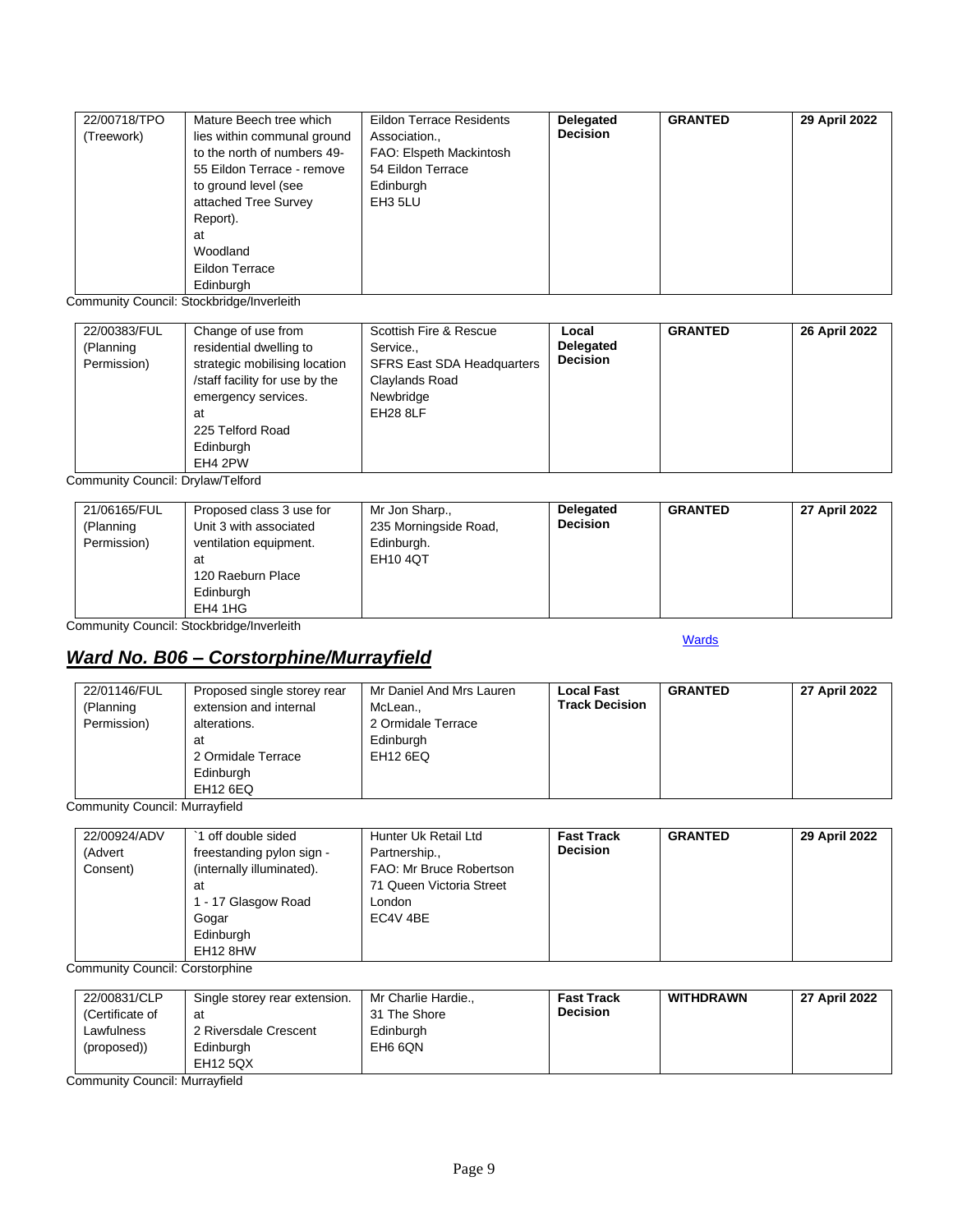| 22/00386/FUL<br>Permission to build a<br>driveway in my front garden.<br>(Planning<br>Permission)<br>at<br>31 Broomfield Crescent<br>Edinburgh<br>EH <sub>12</sub> 7LS | Mr Thomson,<br>31 Broomfield Crescent<br>Edinburgh<br>EH <sub>12</sub> 7LS | Local<br><b>Delegated</b><br><b>Decision</b> | <b>GRANTED</b> | 28 April 2022 |
|------------------------------------------------------------------------------------------------------------------------------------------------------------------------|----------------------------------------------------------------------------|----------------------------------------------|----------------|---------------|
|------------------------------------------------------------------------------------------------------------------------------------------------------------------------|----------------------------------------------------------------------------|----------------------------------------------|----------------|---------------|

Community Council: Corstorphine

## <span id="page-9-0"></span>*Ward No. B07 – Sighthill/Gorgie*

| 22/01102/FUL<br>(Planning<br>Permission) | Extension to rear of flatted<br>dwelling.<br>at<br>4 Stevenson Road<br>Edinburgh<br>EH11 2SA | Mrs Tait.<br>4 Stevenson Road<br>Edinburgh<br><b>EH11 2SA</b> | Local<br><b>Delegated</b><br><b>Decision</b> | <b>GRANTED</b> | 29 April 2022 |
|------------------------------------------|----------------------------------------------------------------------------------------------|---------------------------------------------------------------|----------------------------------------------|----------------|---------------|
|------------------------------------------|----------------------------------------------------------------------------------------------|---------------------------------------------------------------|----------------------------------------------|----------------|---------------|

Community Council: Gorgie/Dalry

| 22/01010/ADV<br>(Advert<br>Consent) | Advertisement of the<br>following types: Fascia<br>Sign. The proposal<br>comprises three illuminated<br>signs. 1.0 An internally | Mr Ryan Wright.,<br>3 Western Harbour Terrace<br>Edinburgh<br>EH6 6JT | Delegated<br><b>Decision</b> | <b>GRANTED</b> | 27 April 2022 |
|-------------------------------------|----------------------------------------------------------------------------------------------------------------------------------|-----------------------------------------------------------------------|------------------------------|----------------|---------------|
|                                     | illuminated individual letter<br>facia sign. 2.0 A top lit wall<br>mounted logo sign. 3.0 A<br>spot lit, roof mounted, car       |                                                                       |                              |                |               |
|                                     | carcass sign.<br>at<br>12 Bankhead Avenue<br>Edinburgh<br><b>EH11 4HD</b>                                                        |                                                                       |                              |                |               |

Community Council: Sighthill/Broomhouse/Parkhead

#### <span id="page-9-1"></span>*Ward No. B08 – Colinton/Fairmilehead*

22/02070/TCO (Treework Within a Conservation Area) Cypress sp. - Removal, Cypress sp. hedges - Pruning branches at 39 Gillespie Road Edinburgh EH13 0NW Mr William Miller., 39 Gillespie Road Edinburgh EH13 0NW **Delegated Decision NOT MAKE A TREE PRESERVATION ORDER 26 April 2022**

Community Council: Colinton

| 22/00944/FUL | Rear extension to bungalow, | Mr And Mrs G McNeill., | <b>Local Fast</b>     | <b>GRANTED</b> | 25 April 2022 |
|--------------|-----------------------------|------------------------|-----------------------|----------------|---------------|
| (Planning    | including demolition of     | 9 Redford Drive        | <b>Track Decision</b> |                |               |
| Permission)  | conservatory.               | Edinburgh              |                       |                |               |
|              | at                          | EH13 0BL               |                       |                |               |
|              | 9 Redford Drive             |                        |                       |                |               |
|              | Edinburgh                   |                        |                       |                |               |
|              | EH13 0BL                    |                        |                       |                |               |

Community Council: Colinton

#### [Wards](#page-0-0)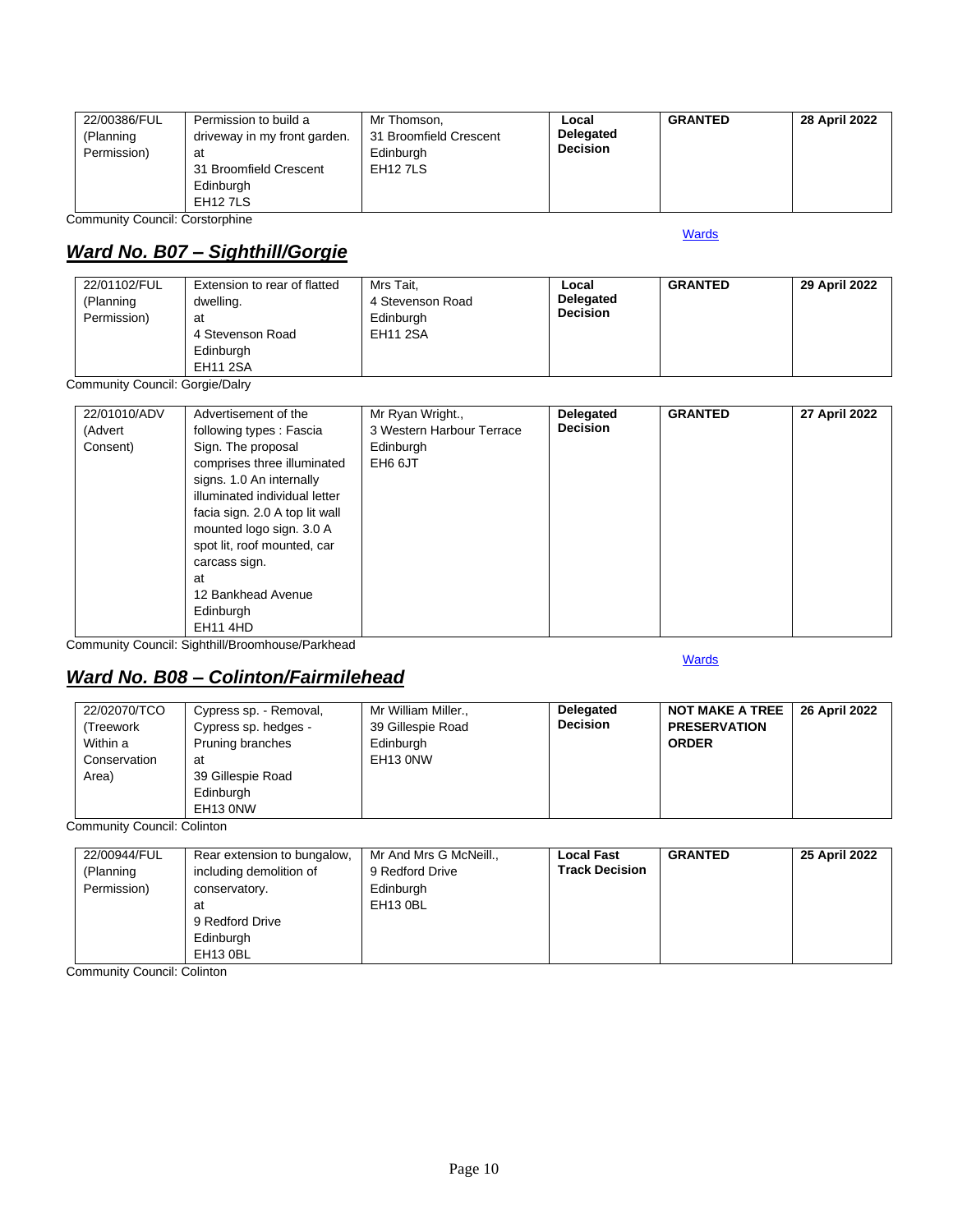| 22/00897/FUL<br>(Planning<br>Permission) | Two storey side extension<br>and internal alterations.<br>at<br>326 Oxgangs Road North<br>Edinburgh<br>EH13 9NE | Mr Iain Wightman.,<br>326 Oxgangs Road North<br>Edinburgh<br>EH13 9NE | <b>Local Fast</b><br><b>Track Decision</b> | <b>GRANTED</b> | 26 April 2022 |
|------------------------------------------|-----------------------------------------------------------------------------------------------------------------|-----------------------------------------------------------------------|--------------------------------------------|----------------|---------------|
|------------------------------------------|-----------------------------------------------------------------------------------------------------------------|-----------------------------------------------------------------------|--------------------------------------------|----------------|---------------|

Community Council: Firrhill

| 21/06516/TPO<br>(Treework) | Cypress hedge, located<br>along south west boundary<br>between numbers 64 and 66<br>Dreghorn Loan. - Reduce<br>height by approx. 1-1.5m, to<br>near previous pruning<br>points, at approx. 6-7m<br>height.<br>at | Stephen Ogilvie Garden<br>Design.,<br>Mr Matt Henton.<br>106 Biggar Road<br>Edinburgh<br><b>EH10 7DU</b> | Delegated<br><b>Decision</b> | <b>GRANTED</b> | 29 April 2022 |
|----------------------------|------------------------------------------------------------------------------------------------------------------------------------------------------------------------------------------------------------------|----------------------------------------------------------------------------------------------------------|------------------------------|----------------|---------------|
|                            | 66 Dreghorn Loan<br>Edinburgh<br>EH13 ODB                                                                                                                                                                        |                                                                                                          |                              |                |               |

Community Council: Colinton

| 21/06419/FUL<br>(Planning<br>Permission) | Erect two-storey extension<br>to front and side (as<br>amended).<br>at<br>31 Buckstone Shaw<br>Edinburgh<br><b>EH10 6XP</b> | Ms Klos.,<br>31 Buckstone Shaw<br>Edinburgh<br><b>EH10 6XP</b> | Local<br><b>Delegated</b><br><b>Decision</b> | <b>GRANTED</b> | 25 April 2022 |
|------------------------------------------|-----------------------------------------------------------------------------------------------------------------------------|----------------------------------------------------------------|----------------------------------------------|----------------|---------------|
|------------------------------------------|-----------------------------------------------------------------------------------------------------------------------------|----------------------------------------------------------------|----------------------------------------------|----------------|---------------|

Community Council: Fairmilehead

#### **[Wards](#page-0-0)**

## <span id="page-10-0"></span>*Ward No. B09 – Fountainbridge/Craiglockhart*

| 22/02114/TCO<br>(Treework<br>Within a<br>Conservation<br>Area) | 50 foot Eucalyptus tree<br>removal - Removal of tree.<br>Tree surgeon identified trunk<br>decay and root damage.<br>Branches dying.<br>at<br>30 Shandon Crescent<br>Edinburgh | Mr Roderick Cole.,<br>30 Shandon Crescent<br>Edinburgh<br><b>EH11 1QF</b> | Delegated<br><b>Decision</b> | <b>PERMISSION IS</b><br><b>NOT REQUIRED</b> | 27 April 2022 |
|----------------------------------------------------------------|-------------------------------------------------------------------------------------------------------------------------------------------------------------------------------|---------------------------------------------------------------------------|------------------------------|---------------------------------------------|---------------|
|                                                                | <b>EH11 1QF</b>                                                                                                                                                               |                                                                           |                              |                                             |               |

Community Council: Merchiston

| 22/01119/FUL<br>(Planning<br>Permission) | Convert attic and install rear<br>dormer.<br>at<br>11 Eltringham Gardens<br>Edinburgh<br><b>EH14 1SF</b> | Mr Keith Marks.,<br>11 Eltringham Gardens<br>Edinburgh<br><b>EH14 1SF</b> | <b>Fast Track</b><br><b>Decision</b> | <b>PERMITTED</b><br><b>DEVELOPMENT</b> | 27 April 2022 |
|------------------------------------------|----------------------------------------------------------------------------------------------------------|---------------------------------------------------------------------------|--------------------------------------|----------------------------------------|---------------|
|------------------------------------------|----------------------------------------------------------------------------------------------------------|---------------------------------------------------------------------------|--------------------------------------|----------------------------------------|---------------|

Community Council: Hutchison/Chesser

| 22/00934/FUL<br>(Planning<br>Permission) | Alterations and change of<br>use of shop to form flat.<br>at<br>14 Hutchison Place<br>Edinburgh<br><b>EH14 1QS</b> | Mr Durrani,<br>14 Hutchison Place<br>Edinburgh<br><b>EH14 1QS</b> | Local<br><b>Delegated</b><br><b>Decision</b> | <b>GRANTED</b> | 27 April 2022 |
|------------------------------------------|--------------------------------------------------------------------------------------------------------------------|-------------------------------------------------------------------|----------------------------------------------|----------------|---------------|
|------------------------------------------|--------------------------------------------------------------------------------------------------------------------|-------------------------------------------------------------------|----------------------------------------------|----------------|---------------|

Community Council: Hutchison/Chesser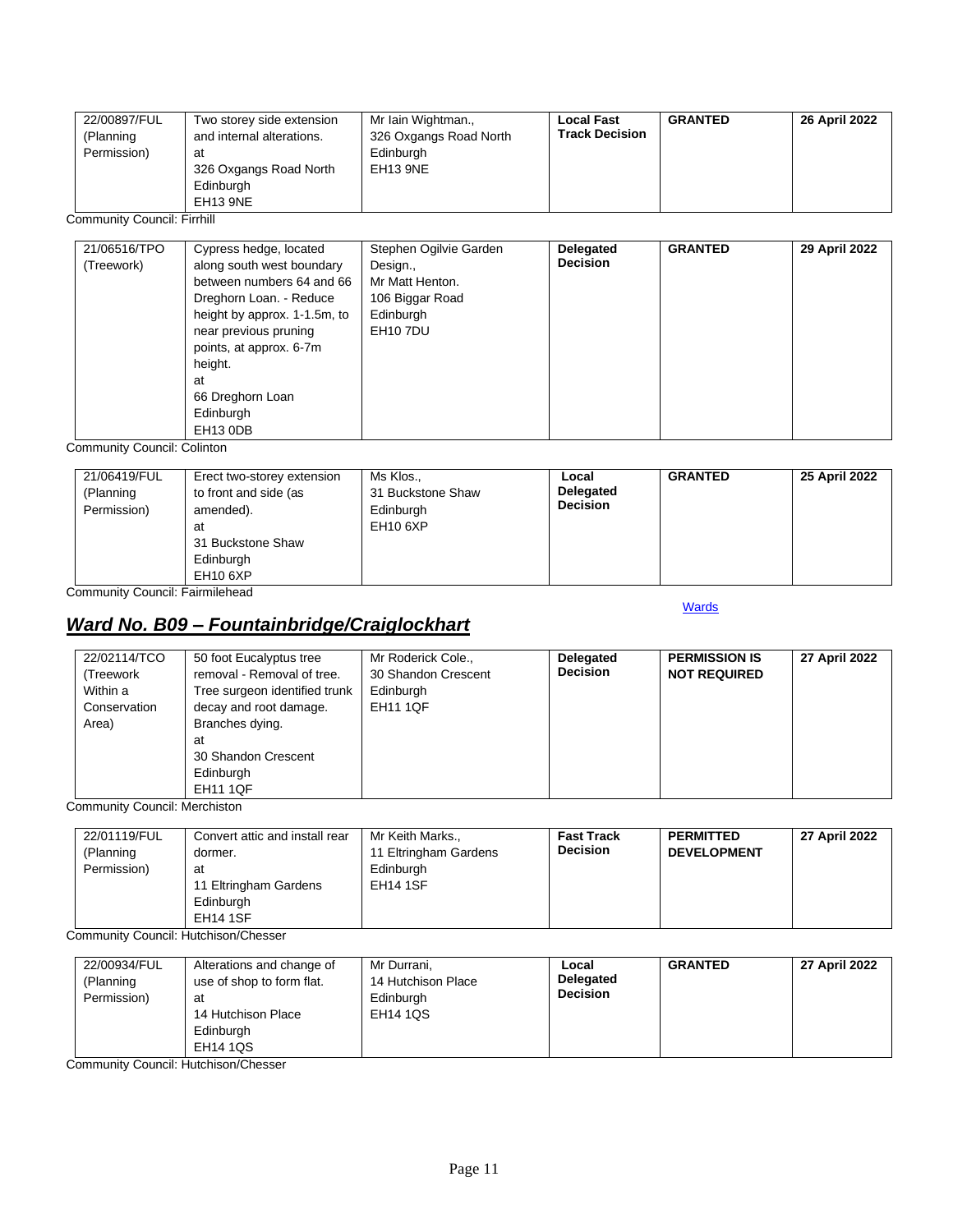| 22/00906/FUL | Proposal to install 2 x   | Tesco              | <b>Local Fast</b>     | <b>NOT</b>         | 25 April 2022 |
|--------------|---------------------------|--------------------|-----------------------|--------------------|---------------|
| (Planning    | stainless steel bollards. | FAO: Andy Horwood  | <b>Track Decision</b> | <b>DEVELOPMENT</b> |               |
| Permission)  | at                        | Highwoods          |                       |                    |               |
|              | Unit 1 62B Colinton Road  | Kestrel Way        |                       |                    |               |
|              | Edinburgh                 | Welwyn Garden City |                       |                    |               |
|              | <b>EH14 1AT</b>           | AL7 1GA            |                       |                    |               |

Community Council: Craiglockhart

| 22/00766/FUL<br>(Planning<br>Permission) | Conversion of the existing<br>loft to form 2 new bedrooms<br>and a bathroom including<br>the installation of new<br>conservation style roof lights<br>and new stair access.<br>at<br>19 The Steils<br>Edinburgh<br>EH10 5XD | Mr Chu,<br>19 The Steils<br>Edinburgh<br><b>EH10 5XD</b> | Local<br>Delegated<br><b>Decision</b> | <b>GRANTED</b> | 27 April 2022 |
|------------------------------------------|-----------------------------------------------------------------------------------------------------------------------------------------------------------------------------------------------------------------------------|----------------------------------------------------------|---------------------------------------|----------------|---------------|
|------------------------------------------|-----------------------------------------------------------------------------------------------------------------------------------------------------------------------------------------------------------------------------|----------------------------------------------------------|---------------------------------------|----------------|---------------|

Community Council: Craiglockhart

| 22/00767/LBC<br>(Listed Building<br>Consent) | Convert the existing loft to<br>form 2 new bedrooms and a<br>bathroom with 6 new<br>conservation style roof<br>lights.<br>at<br>19 The Steils<br>Edinburgh<br>EH10 5XD | Mr Chu,<br>19 The Steils<br>Edinburgh<br><b>EH10 5XD</b> | <b>Delegated</b><br><b>Decision</b> | <b>GRANTED</b> | 27 April 2022 |
|----------------------------------------------|------------------------------------------------------------------------------------------------------------------------------------------------------------------------|----------------------------------------------------------|-------------------------------------|----------------|---------------|
|----------------------------------------------|------------------------------------------------------------------------------------------------------------------------------------------------------------------------|----------------------------------------------------------|-------------------------------------|----------------|---------------|

Community Council: Craiglockhart

|  | 21/06228/LBC<br>(Listed Building)<br>Consent) | Alterations and rear<br>extension.<br>at<br>16 Glenlockhart Road<br>Edinburgh<br><b>EH14 1BN</b> | Mr & Mrs Harrower.,<br>Glenwood<br>16 Glenlockhart Road<br>Edinburgh<br><b>EH14 1BN</b> | Delegated<br><b>Decision</b> | <b>GRANTED</b> | 26 April 2022 |
|--|-----------------------------------------------|--------------------------------------------------------------------------------------------------|-----------------------------------------------------------------------------------------|------------------------------|----------------|---------------|
|--|-----------------------------------------------|--------------------------------------------------------------------------------------------------|-----------------------------------------------------------------------------------------|------------------------------|----------------|---------------|

**[Wards](#page-0-0)** 

Community Council: Craiglockhart

## <span id="page-11-0"></span>*Ward No. B10 –Morningside*

| 22/02167/TCO | T1 Silver Birch - crown     | Mrs Shirley Ferguson., | Delegated       | <b>NOT MAKE A TREE</b> | 29 April 2022 |
|--------------|-----------------------------|------------------------|-----------------|------------------------|---------------|
| (Treework    | reduce height by 4m-5m cut  | 11 Cluny Drive         | <b>Decision</b> | <b>PRESERVATION</b>    |               |
| Within a     | back sides by 1m-2m         | Edinburgh              |                 | <b>ORDER</b>           |               |
| Conservation | clearing telephone wires by | <b>EH10 6DW</b>        |                 |                        |               |
| Area)        | 0.5m, T2 Silver Birch -     |                        |                 |                        |               |
|              | crown reduce heigt by       |                        |                 |                        |               |
|              | thinning, removing 2m-3m,   |                        |                 |                        |               |
|              | clear telephone wires by    |                        |                 |                        |               |
|              | 0.5m, T3 Silver Birch -     |                        |                 |                        |               |
|              | crown reduce heigt by       |                        |                 |                        |               |
|              | thinning, removing 2m-3m,   |                        |                 |                        |               |
|              | clear telephone wires by    |                        |                 |                        |               |
|              | $0.5m$ .                    |                        |                 |                        |               |
|              | at                          |                        |                 |                        |               |
|              | 11 Cluny Drive              |                        |                 |                        |               |
|              | Edinburgh                   |                        |                 |                        |               |
|              | <b>EH10 6DW</b>             |                        |                 |                        |               |

Community Council: Morningside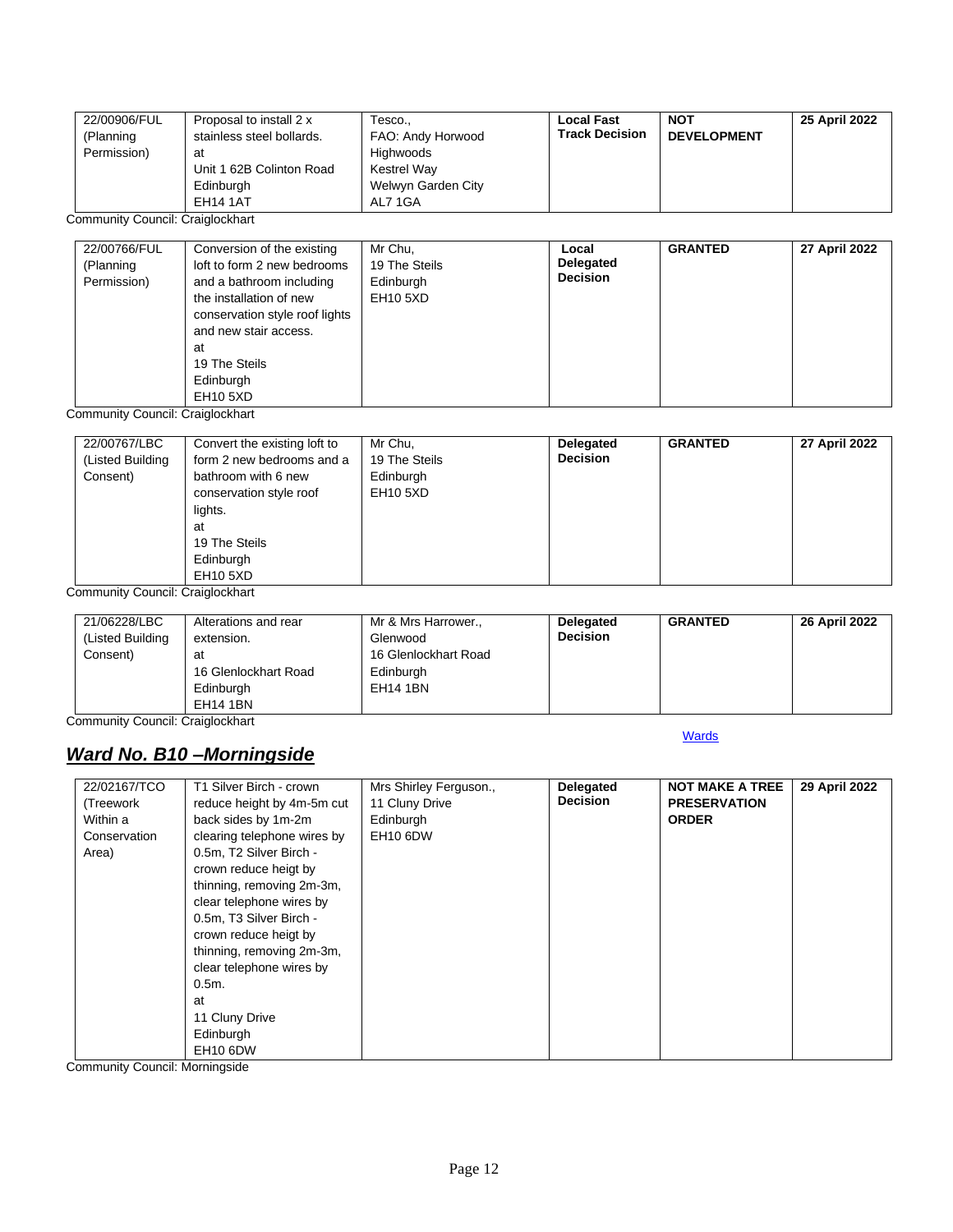| 22/02087/TCO | Holly tree on North Side T7 - | Jim Baird.,       | Delegated       | <b>NOT MAKE A TREE</b> | 29 April 2022 |
|--------------|-------------------------------|-------------------|-----------------|------------------------|---------------|
| (Treework    | Reduce south branches by      | 16 Greenhill Park | <b>Decision</b> | <b>PRESERVATION</b>    |               |
| Within a     | 2m as suppress T1, Holly      | Edinburgh         |                 | <b>ORDER</b>           |               |
| Conservation | tree on South Side T8 -       | UK.               |                 |                        |               |
| Area)        | Reduce north branches by      | <b>EH10 4DW</b>   |                 |                        |               |
|              | 2m as they suppress T1,       |                   |                 |                        |               |
|              | Birch Tree T1 in Front        |                   |                 |                        |               |
|              | Garden - Prune 6-8 small      |                   |                 |                        |               |
|              | brances overhanging road      |                   |                 |                        |               |
|              | and touching cars, Beech      |                   |                 |                        |               |
|              | tree T3 - 10% reduction       |                   |                 |                        |               |
|              | pruning, thinning and         |                   |                 |                        |               |
|              | removing deadwood, Birch      |                   |                 |                        |               |
|              | T4 in rear garden - Reduce    |                   |                 |                        |               |
|              | branches overhanging          |                   |                 |                        |               |
|              | neighbours garden from 5m     |                   |                 |                        |               |
|              | to 3.5m.                      |                   |                 |                        |               |
|              | at                            |                   |                 |                        |               |
|              | 16 Greenhill Park             |                   |                 |                        |               |
|              | Edinburgh                     |                   |                 |                        |               |
|              | <b>EH10 4DW</b>               |                   |                 |                        |               |

Community Council: Merchiston

| 22/02003/TCO<br>(Treework<br>Within a<br>Conservation<br>Area) | Pine tree just beyond fence<br>line in garden but within our<br>boundary - Cut down tree.<br>at<br>129 Comiston Drive<br>Edinburgh<br>EH10 5QY | Mrs Claire Traynor.,<br>129 Comiston Drive<br>Edinburgh<br><b>EH10 5QY</b> | <b>Delegated</b><br><b>Decision</b> | <b>NOT MAKE A TREE</b><br><b>PRESERVATION</b><br><b>ORDER</b> | 26 April 2022 |
|----------------------------------------------------------------|------------------------------------------------------------------------------------------------------------------------------------------------|----------------------------------------------------------------------------|-------------------------------------|---------------------------------------------------------------|---------------|
|----------------------------------------------------------------|------------------------------------------------------------------------------------------------------------------------------------------------|----------------------------------------------------------------------------|-------------------------------------|---------------------------------------------------------------|---------------|

Community Council: Morningside

| 22/01164/LBC     | Replacement of existing        | Ms Baker,             | <b>Fast Track</b> | <b>GRANTED</b> | 27 April 2022 |
|------------------|--------------------------------|-----------------------|-------------------|----------------|---------------|
| (Listed Building | sashes on a like for like      | 3F3 48 Marchmont Road | <b>Decision</b>   |                |               |
| Consent)         | basis with new sashes,         | Edinburgh             |                   |                |               |
|                  | custom-fitted with 14mm        | EH9 1HX               |                   |                |               |
|                  | IGUs. All historical detail to |                       |                   |                |               |
|                  | be matched / reinstated.       |                       |                   |                |               |
|                  | Existing cases to be           |                       |                   |                |               |
|                  | refurbished in situ.           |                       |                   |                |               |
|                  | at                             |                       |                   |                |               |
|                  | 3F3 48 Marchmont Road          |                       |                   |                |               |
|                  | Edinburgh                      |                       |                   |                |               |
|                  | EH9 1HX                        |                       |                   |                |               |

Community Council: Marchmont/Sciennes

| 22/01033/LBC     | Removal of non-original         | Mrs C. Miller.,      | Delegated       | <b>GRANTED</b> | 29 April 2022 |
|------------------|---------------------------------|----------------------|-----------------|----------------|---------------|
| (Listed Building | secondary glazing and           | 16 Greenhill Gardens | <b>Decision</b> |                |               |
| Consent)         | installation of slimline double | Edinburgh            |                 |                |               |
|                  | glazing.                        | EH10 4BW             |                 |                |               |
|                  | at                              |                      |                 |                |               |
|                  | 16 Greenhill Gardens            |                      |                 |                |               |
|                  | Edinburgh                       |                      |                 |                |               |
|                  | EH10 4BW                        |                      |                 |                |               |

Community Council: Merchiston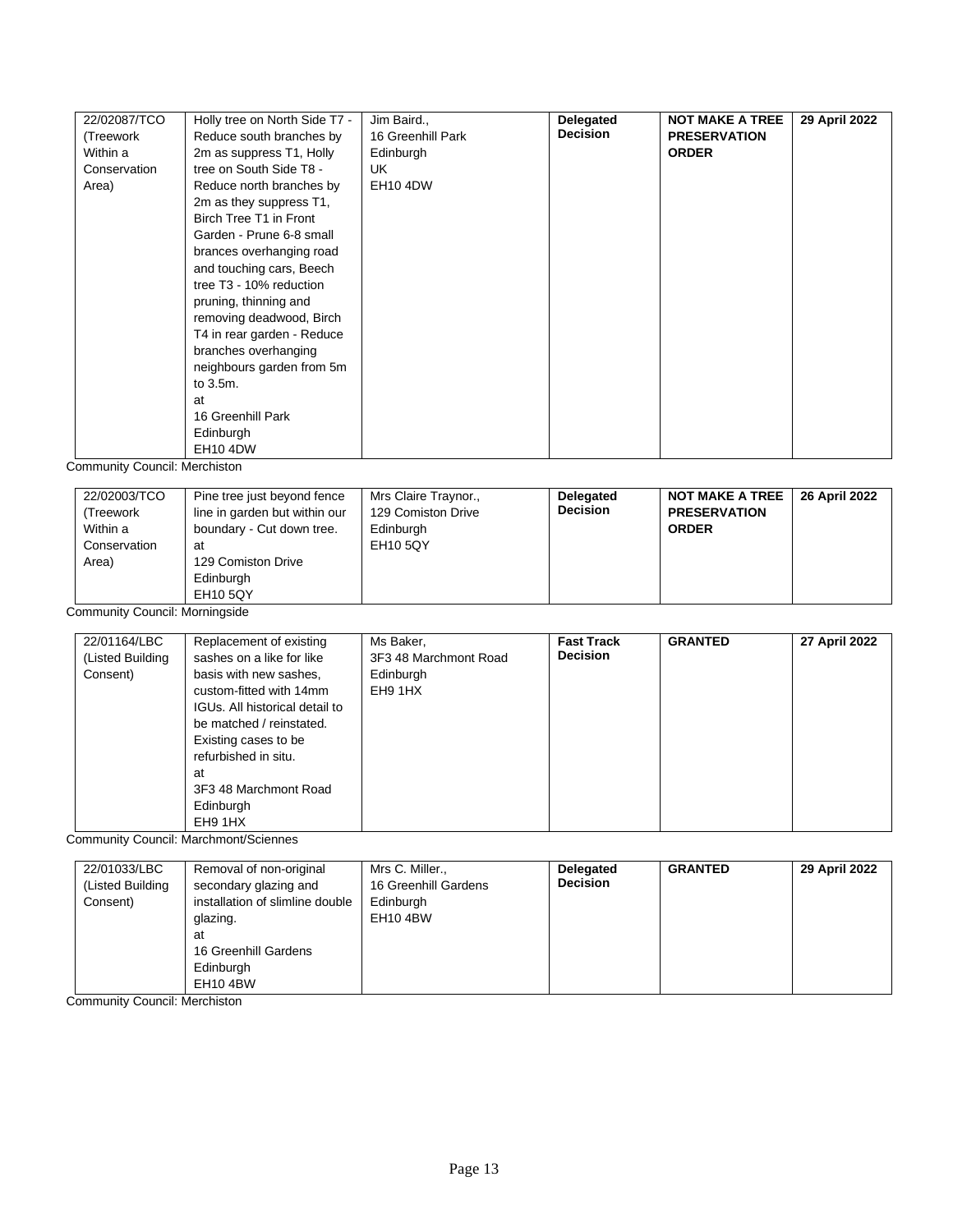| 22/00900/FUL | Proposed single-storey rear | Mr Colin Pollock.,  | <b>Local Fast</b>     | <b>GRANTED</b> | 25 April 2022 |
|--------------|-----------------------------|---------------------|-----------------------|----------------|---------------|
| (Planning    | extension to existing 2-    | 6 Pentland Crescent | <b>Track Decision</b> |                |               |
| Permission)  | storey detached dwelling.   | Edinburgh           |                       |                |               |
|              | at                          | <b>EH10 6NP</b>     |                       |                |               |
|              | 6 Pentland Crescent         |                     |                       |                |               |
|              | Edinburgh                   |                     |                       |                |               |
|              | <b>EH10 6NP</b>             |                     |                       |                |               |

Community Council: Fairmilehead

| 22/00702/FUL<br>(Planning<br>Permission) | Install new replacement<br>uPVC double-glazed<br>windows and patio door<br>at<br>Flat 3 49 Spylaw Road<br>Edinburgh<br><b>EH10 5BP</b> | Ms Boyle,<br>Flat 3 49 Spylaw Road<br>Edinburgh<br><b>EH10 5BP</b> | Local<br>Delegated<br><b>Decision</b> | <b>GRANTED</b> | 27 April 2022 |
|------------------------------------------|----------------------------------------------------------------------------------------------------------------------------------------|--------------------------------------------------------------------|---------------------------------------|----------------|---------------|
|------------------------------------------|----------------------------------------------------------------------------------------------------------------------------------------|--------------------------------------------------------------------|---------------------------------------|----------------|---------------|

Community Council: Merchiston

| 21/05958/LBC<br>(Listed Building<br>Consent) | Alterations to the existing<br>rear extension to include<br>current french doors to patio<br>in internal footprint. Minor<br>internal alterations in<br>extension/kitchen area.<br>at<br>63 Morningside Park<br>Edinburgh | Mr & Mrs Ben & Pamela<br>Cairns.,<br>63 Morningside Park<br>Edinburgh<br>EH10 5EZ | <b>Delegated</b><br><b>Decision</b> | <b>GRANTED</b> | 29 April 2022 |
|----------------------------------------------|---------------------------------------------------------------------------------------------------------------------------------------------------------------------------------------------------------------------------|-----------------------------------------------------------------------------------|-------------------------------------|----------------|---------------|
|                                              | EH10 5EZ                                                                                                                                                                                                                  |                                                                                   |                                     |                |               |

Community Council: Morningside

# <span id="page-13-0"></span>*Ward No. B11 – City Centre*

#### **[Wards](#page-0-0)**

| 22/02238/TCO<br>(Treework<br>Within a<br>Conservation<br>Area) | Lime tree - tag 1879. Crown<br>re-shape (reduce height and<br>radius to west by approx<br>3m). Crown clean (remove<br>deadwood over 25mm in | <b>Rutland Square Gardens &amp;</b><br>Street Association.,<br>FAO: Anne Maclean<br>5 North Charlotte Street<br>Edinburgh | Delegated<br><b>Decision</b> | <b>NOT MAKE A TREE</b><br><b>PRESERVATION</b><br><b>ORDER</b> | 29 April 2022 |
|----------------------------------------------------------------|---------------------------------------------------------------------------------------------------------------------------------------------|---------------------------------------------------------------------------------------------------------------------------|------------------------------|---------------------------------------------------------------|---------------|
|                                                                | diameter).<br>at<br><b>Rutland Square Gardens</b><br><b>Rutland Square</b><br>Edinburgh                                                     | EH <sub>2</sub> 4HR                                                                                                       |                              |                                                               |               |
|                                                                |                                                                                                                                             |                                                                                                                           |                              |                                                               |               |

Community Council: West End

| EH3 6PT | 22/02138/TCO<br>(Treework<br>Within a<br>Conservation<br>Area) | T1 Cypress - fell and grind<br>out stump to a minimum<br>depth of 20cm below current<br>ground level<br>at<br>2 West Scotland Street Lane<br>Edinburgh | Miss Nicky Hessell.,<br>1A West Scotland Street<br>Edinburgh<br>EH3 6PT | <b>Delegated</b><br><b>Decision</b> | <b>NOT MAKE A TREE</b><br><b>PRESERVATION</b><br><b>ORDER</b> | 29 April 2022 |
|---------|----------------------------------------------------------------|--------------------------------------------------------------------------------------------------------------------------------------------------------|-------------------------------------------------------------------------|-------------------------------------|---------------------------------------------------------------|---------------|
|---------|----------------------------------------------------------------|--------------------------------------------------------------------------------------------------------------------------------------------------------|-------------------------------------------------------------------------|-------------------------------------|---------------------------------------------------------------|---------------|

Community Council: New Town/Broughton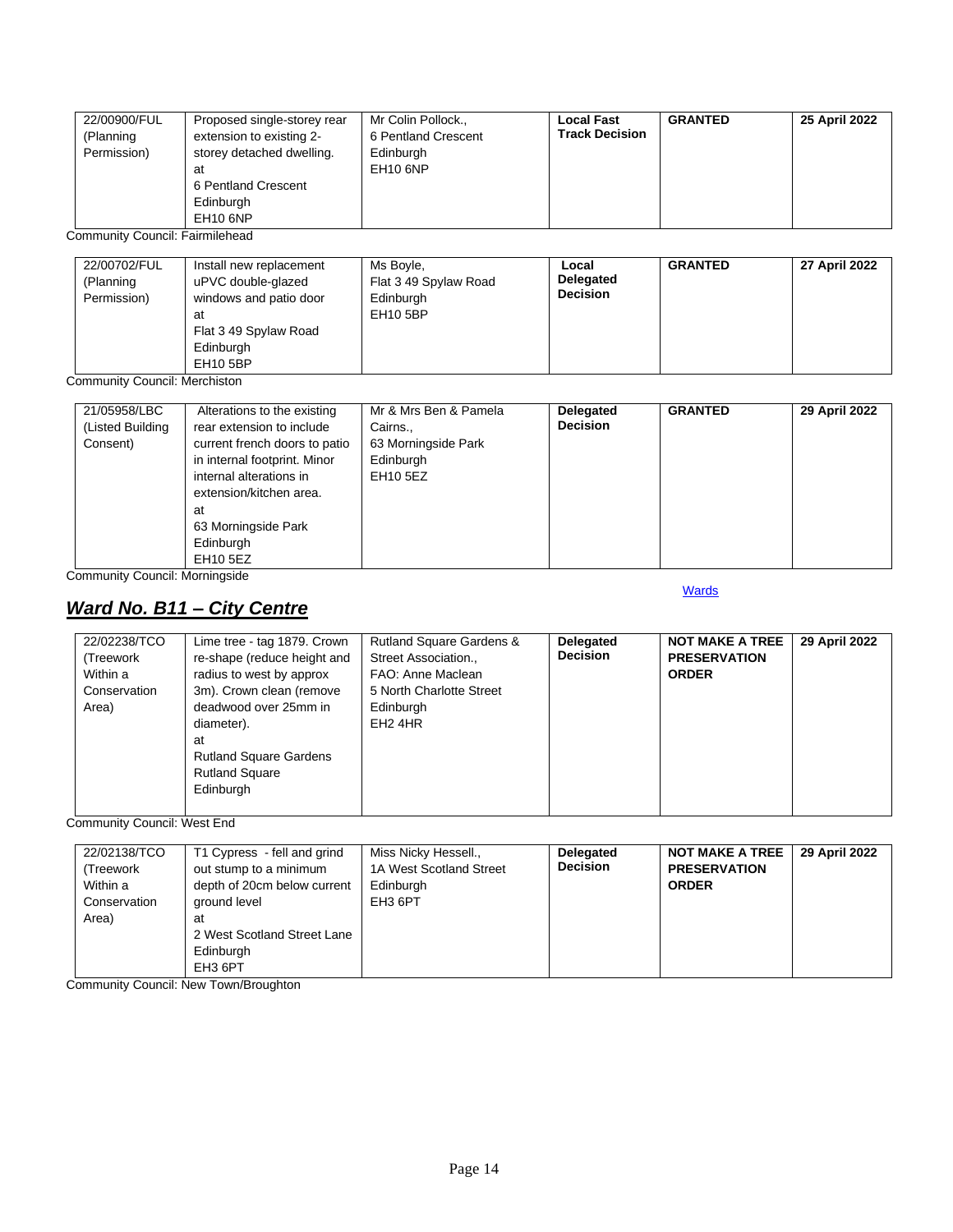| 22/01483/CLE    | To confirm existing use of | Ravenstone Property | <b>Fast Track</b> | <b>GRANTED</b> | 29 April 2022 |
|-----------------|----------------------------|---------------------|-------------------|----------------|---------------|
| (Certificate of | property as short-term let | Development.,       | <b>Decision</b>   |                |               |
| Lawfulness      | at                         | 32 Rodney Street    |                   |                |               |
| (existing))     | Flat 1                     | Edinburgh           |                   |                |               |
|                 | 20 York Place              | EH7 4DX             |                   |                |               |
|                 | Edinburgh                  |                     |                   |                |               |
|                 | EH1 3EP                    |                     |                   |                |               |

Community Council: New Town/Broughton

| 22/01484/CLE    | To confirm existing use of  | <b>Ravenstone Property</b> | <b>Fast Track</b> | <b>GRANTED</b> | 29 April 2022 |
|-----------------|-----------------------------|----------------------------|-------------------|----------------|---------------|
| (Certificate of | property as short-term let. | Development.,              | <b>Decision</b>   |                |               |
| Lawfulness      | at                          | 32 Rodney Street           |                   |                |               |
| (existing))     | Flat 2                      | Edinburgh                  |                   |                |               |
|                 | 20 York Place               | EH7 4DX                    |                   |                |               |
|                 | Edinburgh                   |                            |                   |                |               |
|                 | EH <sub>1</sub> 3EP         |                            |                   |                |               |

Community Council: New Town/Broughton

| 22/01485/CLE<br>(Certificate of<br>Lawfulness<br>(existing)) | To confirm existing use of<br>property as short-term let<br>at<br>Flat 3<br>20 York Place | Ravenstone Property<br>Development.,<br>32 Rodney Street<br>Edinburgh<br>EH7 4DX | <b>Fast Track</b><br><b>Decision</b> | <b>GRANTED</b> | 29 April 2022 |
|--------------------------------------------------------------|-------------------------------------------------------------------------------------------|----------------------------------------------------------------------------------|--------------------------------------|----------------|---------------|
|                                                              | Edinburgh<br>EH1 3EP                                                                      |                                                                                  |                                      |                |               |

Community Council: New Town/Broughton

| 22/01486/CLE    | To confirm existing use of | Ravenstone Property | <b>Fast Track</b> | <b>GRANTED</b> | 29 April 2022 |
|-----------------|----------------------------|---------------------|-------------------|----------------|---------------|
| (Certificate of | property as short-term let | Development.,       | <b>Decision</b>   |                |               |
| Lawfulness      | at                         | 32 Rodney Street    |                   |                |               |
| (existing))     | Flat 4                     | Edinburgh           |                   |                |               |
|                 | 20 York Place              | EH7 4DX             |                   |                |               |
|                 | Edinburgh                  |                     |                   |                |               |
|                 | EH1 3EP                    |                     |                   |                |               |

Community Council: New Town/Broughton

| 22/01487/CLE    | To confirm existing use of  | Ravenstone Property | <b>Fast Track</b> | <b>GRANTED</b> | 29 April 2022 |
|-----------------|-----------------------------|---------------------|-------------------|----------------|---------------|
| (Certificate of | property as short-term let. | Development.,       | <b>Decision</b>   |                |               |
| Lawfulness      | at                          | 32 Rodney Street    |                   |                |               |
| (existing))     | Flat 1                      | Edinburgh           |                   |                |               |
|                 | 20A York Place              | EH7 4DX             |                   |                |               |
|                 | Edinburgh                   |                     |                   |                |               |
|                 | EH <sub>1</sub> 3EP         |                     |                   |                |               |

Community Council: New Town/Broughton

| 22/01488/CLE    | To confirm existing use of | <b>Ravenstone Property</b> | <b>Fast Track</b> | <b>GRANTED</b> | 29 April 2022 |
|-----------------|----------------------------|----------------------------|-------------------|----------------|---------------|
| (Certificate of | property as short-term let | Development.,              | <b>Decision</b>   |                |               |
| Lawfulness      | at                         | 32 Rodney Street           |                   |                |               |
| (existing))     | Flat 2 20A York Place      | Edinburgh                  |                   |                |               |
|                 | Edinburgh                  | EH7 4DX                    |                   |                |               |
|                 | EH <sub>1</sub> 3EP        |                            |                   |                |               |

Community Council: New Town/Broughton

| 22/01235/ADV | Fascia and hanging signs  | LaSalle Investment               | <b>Fast Track</b> | <b>GRANTED</b> | 29 April 2022 |
|--------------|---------------------------|----------------------------------|-------------------|----------------|---------------|
| (Advert      | at                        | Management.,                     | <b>Decision</b>   |                |               |
| Consent)     | 20, 21 & 22 Multrees Walk | 1 Curzon Street                  |                   |                |               |
|              | Edinburgh                 | London                           |                   |                |               |
|              | EH <sub>1</sub> 3DQ       | W <sub>1</sub> J <sub>5</sub> HD |                   |                |               |

Community Council: New Town/Broughton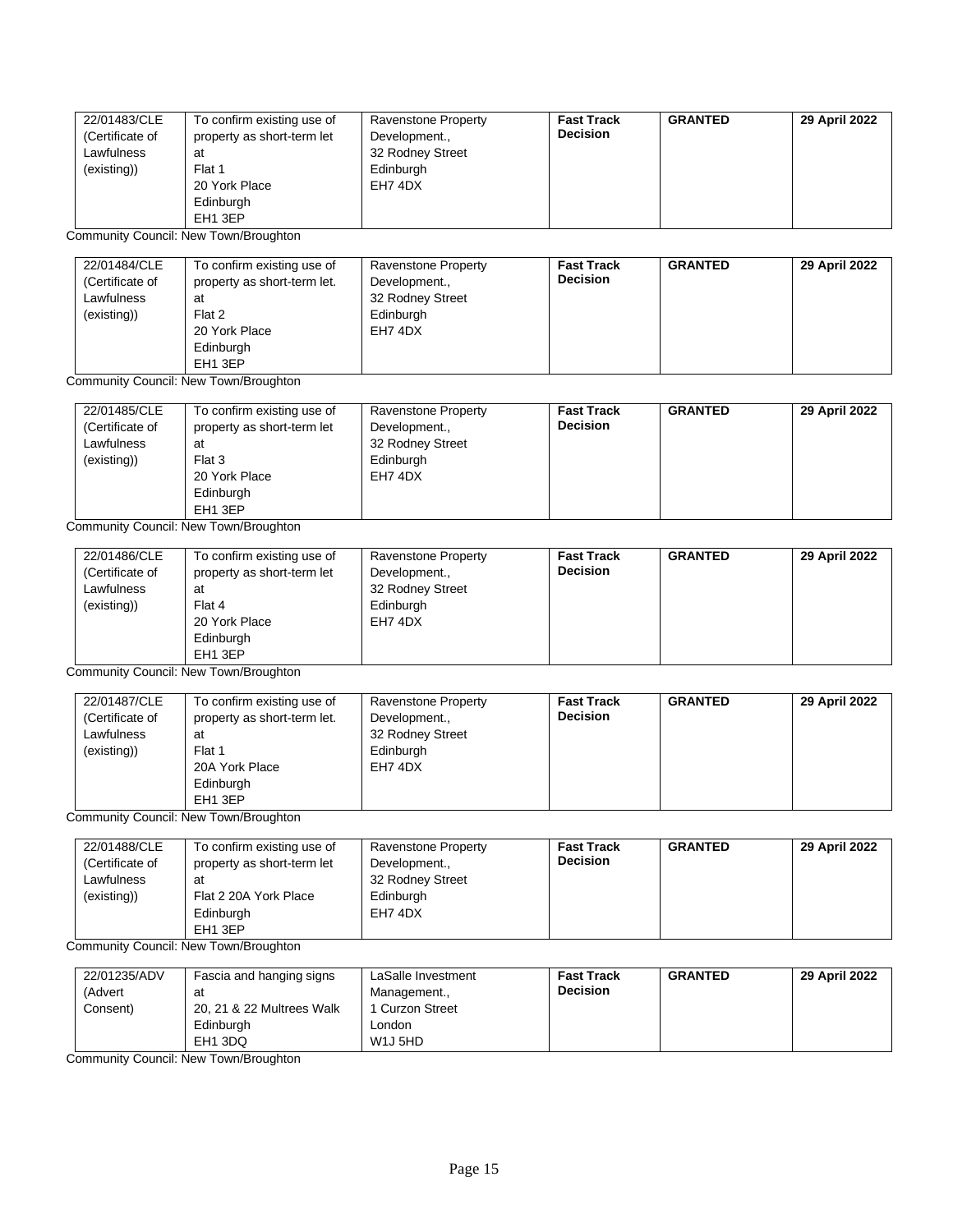| 22/01196/CLP    | Replacement of existing    | The Scottish Parliament    | <b>Fast Track</b> | <b>GRANTED</b> | 25 April 2022 |
|-----------------|----------------------------|----------------------------|-------------------|----------------|---------------|
| (Certificate of | glass balustrade.          | Corporate Body.,           | <b>Decision</b>   |                |               |
| Lawfulness      | at                         | <b>Scottish Parliament</b> |                   |                |               |
| (proposed))     | <b>Scottish Parliament</b> | Horse Wynd                 |                   |                |               |
|                 | Horse Wynd                 | Edinburgh                  |                   |                |               |
|                 | Edinburgh                  | EH99 1SP                   |                   |                |               |
|                 | EH99 1SP                   |                            |                   |                |               |

Community Council: Old Town

| 22/01175/LBC<br>(Listed Building<br>Consent) | Removal of first floor window<br>balconies.<br>at<br>Flat 2 23 Stafford Street | Frederick Properties Ltd.,<br>FAO: George Northam<br>2 Hill Street<br>Edinburgh | <b>Delegated</b><br><b>Decision</b> | <b>REFUSED</b> | 26 April 2022 |
|----------------------------------------------|--------------------------------------------------------------------------------|---------------------------------------------------------------------------------|-------------------------------------|----------------|---------------|
|                                              | Edinburgh<br>EH3 7BJ                                                           | EH <sub>2</sub> 3JZ                                                             |                                     |                |               |

#### Community Council: West End

| 22/01154/FUL<br>Alter North Side railings by<br>adding a wrought iron<br>(Planning<br>Permission)<br>double leaf vehicular gate.<br>at<br>Palace Of Holyrood House<br>23 Abbey Strand<br>Edinburgh<br>EH8 8DX | Mr Ralph Lutton.,<br>Palace Of Holyrood<br>Abbey Strand<br>Edinburgh<br>EH8 8 DX | <b>Fast Track</b><br><b>Decision</b> | <b>GRANTED</b> | 29 April 2022 |
|---------------------------------------------------------------------------------------------------------------------------------------------------------------------------------------------------------------|----------------------------------------------------------------------------------|--------------------------------------|----------------|---------------|
|---------------------------------------------------------------------------------------------------------------------------------------------------------------------------------------------------------------|----------------------------------------------------------------------------------|--------------------------------------|----------------|---------------|

Community Council: Old Town

| 22/01071/FUL<br>(Planning<br>Permission) | Change of use from Class 1<br>(shops) to Sui Generis<br>(display and/or sale of motor<br>vehicles).<br>at<br>20, 21 & 22 Multrees Walk<br>Edinburgh | LaSalle Investment<br>Management.,<br>1 Curzon Street<br>London<br>W <sub>1</sub> J <sub>5</sub> HD | <b>Local Fast</b><br><b>Track Decision</b> | <b>GRANTED</b> | 29 April 2022 |
|------------------------------------------|-----------------------------------------------------------------------------------------------------------------------------------------------------|-----------------------------------------------------------------------------------------------------|--------------------------------------------|----------------|---------------|
|                                          | EH <sub>1</sub> 3DQ                                                                                                                                 |                                                                                                     |                                            |                |               |

Community Council: New Town/Broughton

| 22/01014/LBC<br>Replace existing single<br>window sashes with new<br>(Listed Building<br>Consent)<br>double-glazed window<br>sashes.<br>at<br>10A Albyn Place<br>Edinburgh<br>EH <sub>2</sub> 4NG | Ms Cotton,<br>10A Albyn Place<br>Edinburgh<br>EH <sub>2</sub> 4NG | Delegated<br><b>Decision</b> | <b>GRANTED</b> | 29 April 2022 |
|---------------------------------------------------------------------------------------------------------------------------------------------------------------------------------------------------|-------------------------------------------------------------------|------------------------------|----------------|---------------|
|---------------------------------------------------------------------------------------------------------------------------------------------------------------------------------------------------|-------------------------------------------------------------------|------------------------------|----------------|---------------|

Community Council: New Town/Broughton

| 22/00854/CLE<br>(Certificate of<br>Lawfulness<br>(existing)) | The cooking equipment has<br>been in use for more than<br>ten years.<br>at<br>15 Blackfriars Street<br>Edinburgh | E L Restaurant Limited.,<br>15 Blackfriars Street<br>Edinburgh<br>EH1 1NB | Delegated<br><b>Decision</b> | <b>GRANTED</b> | 25 April 2022 |
|--------------------------------------------------------------|------------------------------------------------------------------------------------------------------------------|---------------------------------------------------------------------------|------------------------------|----------------|---------------|
|                                                              | EH1 1NB                                                                                                          |                                                                           |                              |                |               |

Community Council: Old Town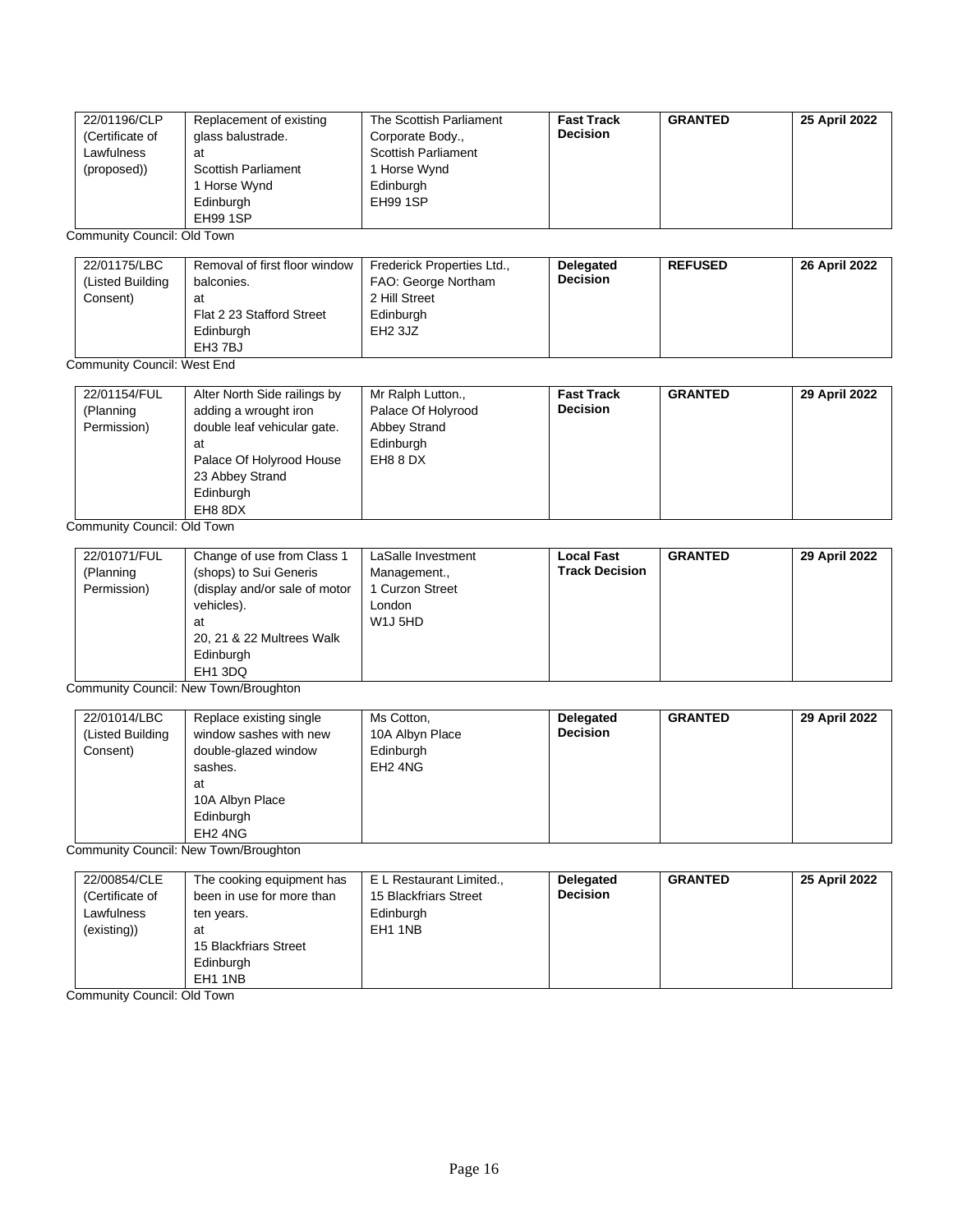| 22/00856/LBC<br>(Listed Building<br>Consent) | Replace existing single-<br>glazing with slimlite double-<br>glazing<br>at | Mrs Paine,<br>PF2 3 Cornwallis Place<br>Edinburgh<br>EH3 6NG | Local<br><b>Delegated</b><br><b>Decision</b> | <b>GRANTED</b> | 25 April 2022 |
|----------------------------------------------|----------------------------------------------------------------------------|--------------------------------------------------------------|----------------------------------------------|----------------|---------------|
|                                              | PF2 3 Cornwallis Place<br>Edinburgh<br>EH3 6NG                             |                                                              |                                              |                |               |

Community Council: New Town/Broughton

| 22/00711/LBC<br>(Listed Building<br>Consent) | Upgrade existing windows<br>with slimline double-glazing<br>at<br>9 Randolph Lane<br>Edinburgh<br>EH3 7TD | Ms Duff.<br>9 Randolph Lane<br>Edinburgh<br>EH3 7TD | Local<br><b>Delegated</b><br><b>Decision</b> | <b>GRANTED</b> | 25 April 2022 |
|----------------------------------------------|-----------------------------------------------------------------------------------------------------------|-----------------------------------------------------|----------------------------------------------|----------------|---------------|
|----------------------------------------------|-----------------------------------------------------------------------------------------------------------|-----------------------------------------------------|----------------------------------------------|----------------|---------------|

Community Council: New Town/Broughton

| 22/00582/LBC<br>Minor internal and external<br>(Listed Building<br>alterations to allow for the<br>Consent)<br>installation of rear extract<br>duct.<br>at<br>51 George Street<br>Edinburgh<br>EH <sub>2</sub> 2HT | Danobe Securities Limited.,<br>69 Wigmore Street<br>London<br>W <sub>1</sub> U <sub>1</sub> PZ | <b>Fast Track</b><br><b>Decision</b> | <b>GRANTED</b> | 29 April 2022 |
|--------------------------------------------------------------------------------------------------------------------------------------------------------------------------------------------------------------------|------------------------------------------------------------------------------------------------|--------------------------------------|----------------|---------------|
|--------------------------------------------------------------------------------------------------------------------------------------------------------------------------------------------------------------------|------------------------------------------------------------------------------------------------|--------------------------------------|----------------|---------------|

Community Council: New Town/Broughton

| 22/00583/FUL | Renewal of Planning         | Danobe Securities Limited., | <b>Local Fast</b>     | <b>GRANTED</b> | 29 April 2022 |
|--------------|-----------------------------|-----------------------------|-----------------------|----------------|---------------|
| (Planning    | Permission Change of use    | 69 Wigmore Street           | <b>Track Decision</b> |                |               |
| Permission)  | from Class 1 to Class 3 and | London                      |                       |                |               |
|              | the installation of rear    | <b>W1U 1PZ</b>              |                       |                |               |
|              | extract duct.               |                             |                       |                |               |
|              | at                          |                             |                       |                |               |
|              | 51 George Street            |                             |                       |                |               |
|              | Edinburgh                   |                             |                       |                |               |
|              | EH <sub>2</sub> 2HT         |                             |                       |                |               |

Community Council: New Town/Broughton

| 22/00548/LBC<br>In order to accommodate the<br>(Listed Building<br>ensuite, services are<br>Consent)<br>proposed to the rear facade<br>such as a drain pipe and air<br>extract.<br>at<br>54 North Castle Street<br>Edinburgh<br>EH <sub>2</sub> 3LU | Ms Pauline Bradley.,<br>54 North Castle Street<br>Edinburgh<br>EH <sub>2</sub> 3LU | Delegated<br><b>Decision</b> | <b>GRANTED</b> | 26 April 2022 |
|-----------------------------------------------------------------------------------------------------------------------------------------------------------------------------------------------------------------------------------------------------|------------------------------------------------------------------------------------|------------------------------|----------------|---------------|
|-----------------------------------------------------------------------------------------------------------------------------------------------------------------------------------------------------------------------------------------------------|------------------------------------------------------------------------------------|------------------------------|----------------|---------------|

Community Council: New Town/Broughton

| 22/00199/LBC<br>(Listed Building<br>Consent) | Internal alterations and<br>replacement glazing.<br>at<br>Flat 5 20 Simpson Loan<br>Edinburgh | Mr & Mrs Steven And Pearl<br>Aitken<br>Flat 5 20 Simpson Loan<br>Quartermile<br>Edinburgh | <b>Fast Track</b><br><b>Decision</b> | <b>GRANTED</b> | 29 April 2022 |
|----------------------------------------------|-----------------------------------------------------------------------------------------------|-------------------------------------------------------------------------------------------|--------------------------------------|----------------|---------------|
|                                              | EH3 9ED                                                                                       | EH3 9ED                                                                                   |                                      |                |               |

<span id="page-16-0"></span>Community Council: Tollcross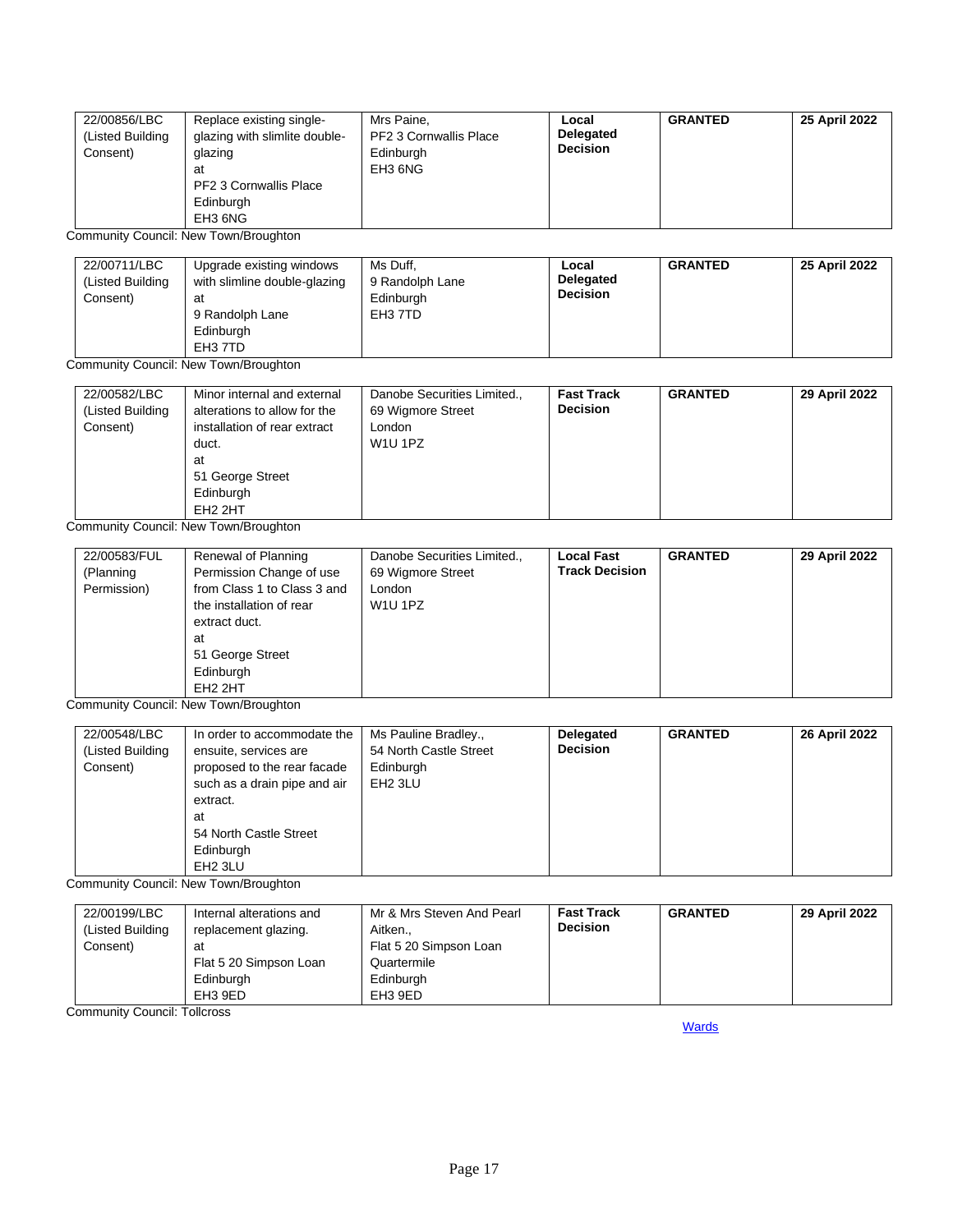## *Ward No. B12 – Leith Walk*

| 22/02180/TCO<br>Willow tree next to the<br>structural wall - Cut the tree<br>(Treework<br>and leave a stump of 10 cm.<br>Within a<br>Conservation<br>at<br>Area)<br>40 Waverley Place<br>Abbeyhill<br>Edinburgh<br>EH7 5SA | Mrs Annabell Wolf-Luger.,<br>34 Gertrud-Grunow-Str.<br>Munich<br>Germany<br>80807 | <b>Delegated</b><br><b>Decision</b> | <b>NOT MAKE A TREE</b><br><b>PRESERVATION</b><br><b>ORDER</b> | 29 April 2022 |
|----------------------------------------------------------------------------------------------------------------------------------------------------------------------------------------------------------------------------|-----------------------------------------------------------------------------------|-------------------------------------|---------------------------------------------------------------|---------------|
|----------------------------------------------------------------------------------------------------------------------------------------------------------------------------------------------------------------------------|-----------------------------------------------------------------------------------|-------------------------------------|---------------------------------------------------------------|---------------|

Community Council: Leith Central

| 22/01623/CLE<br>(Certificate of<br>Lawfulness<br>(existing)) | This dwelling house has<br>been used as a short term<br>let, exclusively through the<br>Airbnb platform since<br>September 2011.<br>at<br>3F2 27 Maryfield<br>Edinburgh | Mr James Preston.,<br>5 Wellington Street<br>Edinburgh<br>EH7 5EE | <b>Fast Track</b><br><b>Decision</b> | <b>GRANTED</b> | 27 April 2022 |
|--------------------------------------------------------------|-------------------------------------------------------------------------------------------------------------------------------------------------------------------------|-------------------------------------------------------------------|--------------------------------------|----------------|---------------|
|                                                              | EH7 5AR                                                                                                                                                                 |                                                                   |                                      |                |               |

Community Council: Leith Central

| 22/00592/FUL<br>(Planning<br>Permission) | New front window to first<br>floor and drainage<br>alterations to rear. New<br>drainage connection boiler<br>flue extract outlet<br>at<br>65 East Claremont Street<br>Edinburgh<br>EH7 4HU | Gallo & Gallo.,<br>FAO: Riccardo Gallo<br>43 Inverleith Row<br>Edinburgh<br>EH3 5PY | <b>Fast Track</b><br><b>Decision</b> | <b>NOT</b><br><b>DEVELOPMENT</b> | 29 April 2022 |
|------------------------------------------|--------------------------------------------------------------------------------------------------------------------------------------------------------------------------------------------|-------------------------------------------------------------------------------------|--------------------------------------|----------------------------------|---------------|
|------------------------------------------|--------------------------------------------------------------------------------------------------------------------------------------------------------------------------------------------|-------------------------------------------------------------------------------------|--------------------------------------|----------------------------------|---------------|

Community Council: New Town/Broughton

| 22/00588/LBC     | Internal alterations to form a | Gallo & Gallo.,        | <b>Delegated</b> | <b>GRANTED</b> | 29 April 2022 |
|------------------|--------------------------------|------------------------|------------------|----------------|---------------|
| (Listed Building | family bathroom to the         | FAO: Mr Riccardo Gallo | <b>Decision</b>  |                |               |
| Consent)         | second floor. Reposition the   | 43 Inverleith Row      |                  |                |               |
|                  | kitchen and form a wc on       | Edinburgh              |                  |                |               |
|                  | ground and first floors.       | EH3 5PY                |                  |                |               |
|                  | New glazing and window         |                        |                  |                |               |
|                  | refubishment to all windows    |                        |                  |                |               |
|                  | and cupola, new window         |                        |                  |                |               |
|                  | style to one first floor       |                        |                  |                |               |
|                  | window. New drainage           |                        |                  |                |               |
|                  | connection boiler flue extract |                        |                  |                |               |
|                  | outlet                         |                        |                  |                |               |
|                  | at                             |                        |                  |                |               |
|                  | 65 East Claremont Street       |                        |                  |                |               |
|                  | Edinburgh                      |                        |                  |                |               |
|                  | EH7 4HU                        |                        |                  |                |               |

Community Council: New Town/Broughton

## <span id="page-17-0"></span>*Ward No. B13 – Leith*

| 22/02066/TCO | Spruce - Removal    | Mr Neil Jamieson.,  | <b>Delegated</b> | <b>NOT MAKE A TREE I</b> | 28 April 2022 |
|--------------|---------------------|---------------------|------------------|--------------------------|---------------|
| Treework     | at                  | 16 Claremont Park   | <b>Decision</b>  | <b>PRESERVATION</b>      |               |
| Within a     | 16 Claremont Park   | Edinburgh           |                  | <b>ORDER</b>             |               |
| Conservation | Edinburgh           | EH <sub>6</sub> 7PJ |                  |                          |               |
| Area)        | EH <sub>6</sub> 7PJ |                     |                  |                          |               |

Community Council: Leith Links

**[Wards](#page-0-0)**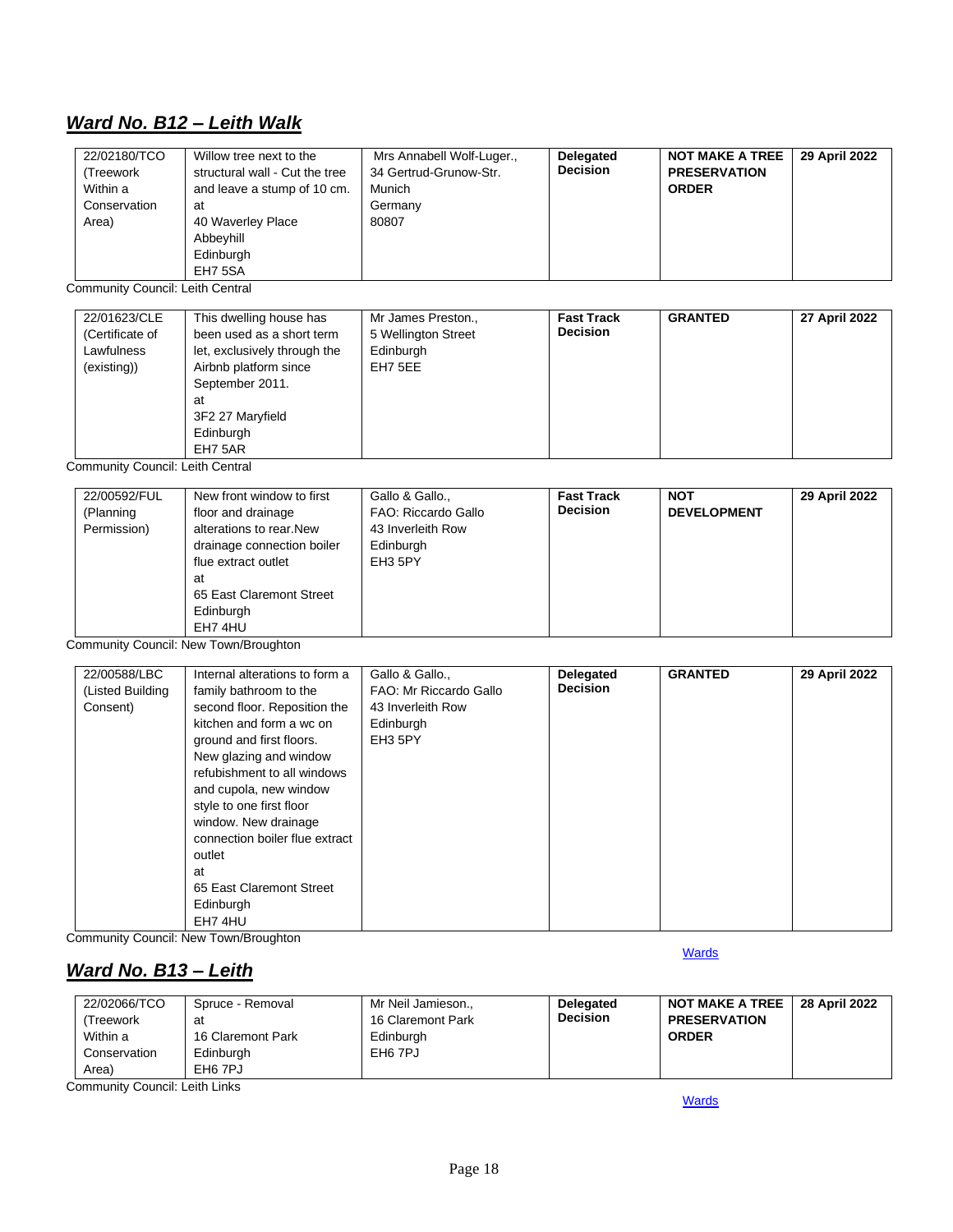## <span id="page-18-0"></span>*Ward No. B14 – Craigentinny/Duddingston*

| 22/00827/FUL<br>(Planning<br>Permission)<br>at<br>Edinburgh<br>EH7 6PS | Mrs Jennifer Kerr.,<br>2 No. new dormer windows<br>5 Britwell Crescent<br>formed to provide bedrooms<br>within attic space.<br>Edinburgh<br>EH7 6PS<br>5 Britwell Crescent | <b>Local Fast</b><br><b>Track Decision</b> | <b>GRANTED</b> | 28 April 2022 |
|------------------------------------------------------------------------|----------------------------------------------------------------------------------------------------------------------------------------------------------------------------|--------------------------------------------|----------------|---------------|
|------------------------------------------------------------------------|----------------------------------------------------------------------------------------------------------------------------------------------------------------------------|--------------------------------------------|----------------|---------------|

Community Council: Craigentinny/Meadowbank

| 22/00558/LBC<br>Internal Alterations to Listed<br>Building - Removal of non-<br>(Listed Building<br>original wall and formation of<br>Consent)<br>openings with new kitchen<br>lavout<br>at<br>17 Spring Gardens<br>Edinburgh<br>EH8 8HU | Mr Kristian Tapaninaho.,<br>St. Ann's Bank<br>17 Spring Gardens<br>Edinburgh<br>EH8 8HU | <b>Delegated</b><br><b>Decision</b> | <b>GRANTED</b> | 26 April 2022 |
|------------------------------------------------------------------------------------------------------------------------------------------------------------------------------------------------------------------------------------------|-----------------------------------------------------------------------------------------|-------------------------------------|----------------|---------------|
|------------------------------------------------------------------------------------------------------------------------------------------------------------------------------------------------------------------------------------------|-----------------------------------------------------------------------------------------|-------------------------------------|----------------|---------------|

Community Council: Old Town

## <span id="page-18-1"></span>*Ward No. B15 – Southside/Newington*

**[Wards](#page-0-0)** 

| 22/02137/TCO<br>(Treework<br>Within a<br>Conservation<br>Area) | One medium eucalyptus tree<br>with a severe lean towards<br>house - Remove to ground<br>level, One large lime tree<br>approx 17 metres, showing<br>signs of decline in the upper<br>crown - Reduce approx 3<br>metres in height back to<br>sound wood<br>at<br>57 Fountainhall Road<br>Grange | Mrs Louise Barrington,<br>57 Fountainhall Road<br>Edinburgh<br>EH9 2LH | <b>Delegated</b><br><b>Decision</b> | <b>NOT MAKE A TREE</b><br><b>PRESERVATION</b><br><b>ORDER</b> | 29 April 2022 |
|----------------------------------------------------------------|-----------------------------------------------------------------------------------------------------------------------------------------------------------------------------------------------------------------------------------------------------------------------------------------------|------------------------------------------------------------------------|-------------------------------------|---------------------------------------------------------------|---------------|
| -                                                              | Edinburgh<br>EH9 2LH<br>.                                                                                                                                                                                                                                                                     |                                                                        |                                     |                                                               |               |

Community Council: Grange/Prestonfield

| 22/02140/TCO<br>(Treework<br>Within a<br>Conservation<br>Area) | Plum tree - Removal of tree.<br>at<br>' Burgess Terrace<br>Edinburgh<br>EH9 2BD | Cameron Tree Surgeons.,<br>Mr Alasdair Cameron.<br>5 Kilmaurs Road<br>Edinburgh<br>Scotland | <b>Delegated</b><br><b>Decision</b> | <b>NOT MAKE A TREE</b><br><b>PRESERVATION</b><br><b>ORDER</b> | 29 April 2022 |
|----------------------------------------------------------------|---------------------------------------------------------------------------------|---------------------------------------------------------------------------------------------|-------------------------------------|---------------------------------------------------------------|---------------|
|                                                                |                                                                                 | EH16 5DA                                                                                    |                                     |                                                               |               |

Community Council: Grange/Prestonfield

| 22/02127/TCO<br>False cypress - Removal of<br>semi-mature tree that is<br>(Treework<br>poorly situated and crowding<br>Within a<br>Conservation<br>other tree.<br>Area)<br>at<br>3 Middleby Street<br>Edinburgh<br>EH9 1TD | Ms Helen Cassels.,<br>3 Middleby Street<br>Edinburgh<br>EH9 1TD | <b>Delegated</b><br><b>Decision</b> | <b>NOT MAKE A TREE</b><br><b>PRESERVATION</b><br><b>ORDER</b> | 29 April 2022 |
|----------------------------------------------------------------------------------------------------------------------------------------------------------------------------------------------------------------------------|-----------------------------------------------------------------|-------------------------------------|---------------------------------------------------------------|---------------|
|----------------------------------------------------------------------------------------------------------------------------------------------------------------------------------------------------------------------------|-----------------------------------------------------------------|-------------------------------------|---------------------------------------------------------------|---------------|

Community Council: Grange/Prestonfield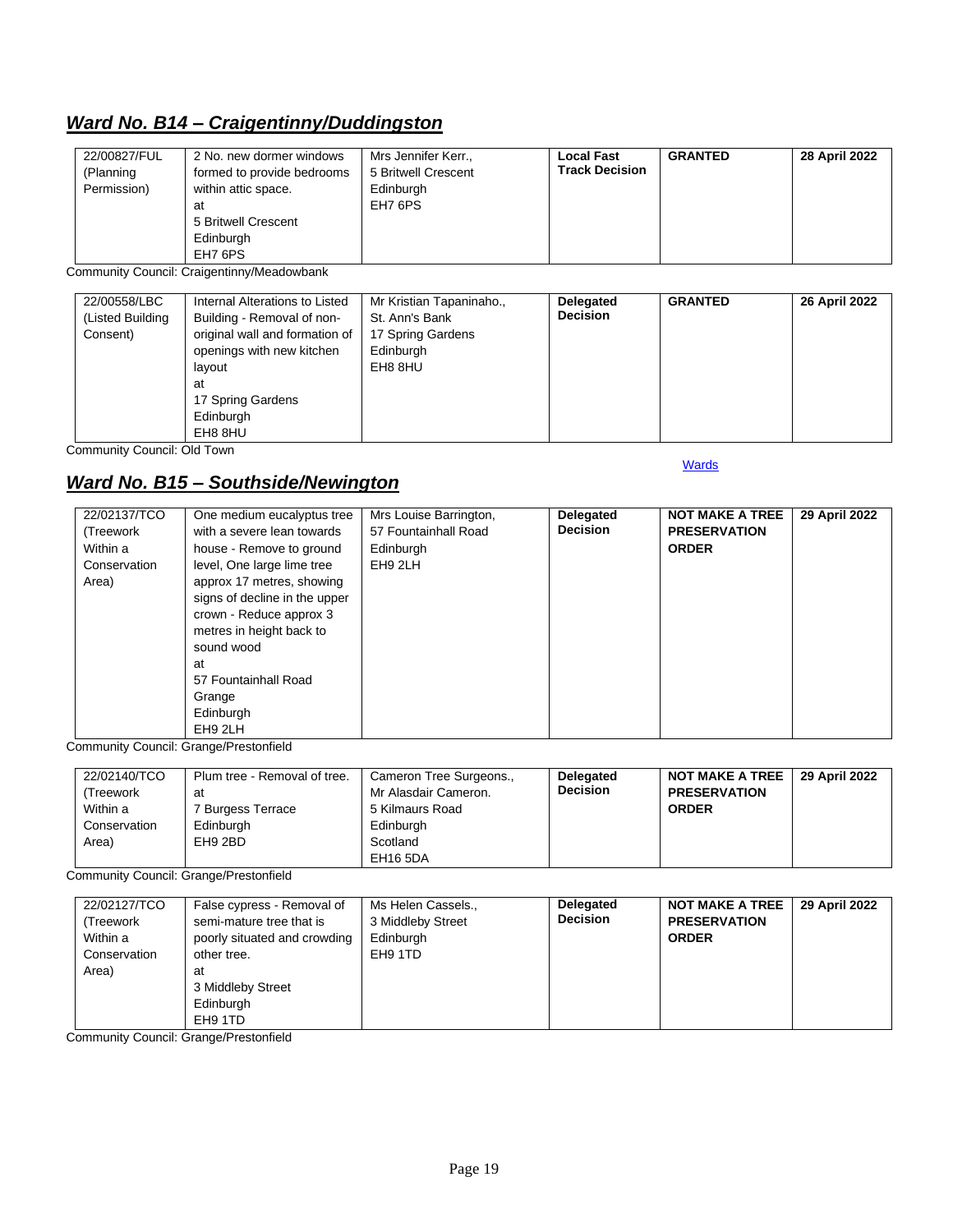| 22/01219/TCO | Beech trees - reduce and | Mr Graeme Hill.,  | <b>Delegated</b> | <b>WITHDRAWN</b> | 29 April 2022 |
|--------------|--------------------------|-------------------|------------------|------------------|---------------|
| (Treework    | shape by 25%, Sycamore - | 10 St Thomas Road | <b>Decision</b>  |                  |               |
| Within a     | reduce and shape by 30%. | Edinburgh         |                  |                  |               |
| Conservation | at                       | EH9 2LQ           |                  |                  |               |
| Area)        | 10 St Thomas Road        |                   |                  |                  |               |
|              | Edinburgh                |                   |                  |                  |               |
|              | EH9 2LQ                  |                   |                  |                  |               |

Community Council: Grange/Prestonfield

| 22/01067/FUL<br>(Planning<br>Permission) | Change of use to one of the<br>extension room to a kitchen<br>for business purpose. There<br>will be no gas connection.<br>at<br>90 Dalkeith Road<br>Edinburgh | Mo Foods Supply Ltd.,<br>FAO: Mr Xia Gao<br><b>Gladstone House</b><br>90 Dalkeith Road<br>Edinburgh<br><b>EH16 5AF</b> | <b>Local Fast</b><br><b>Track Decision</b> | <b>NOT</b><br><b>DEVELOPMENT</b> | 27 April 2022 |
|------------------------------------------|----------------------------------------------------------------------------------------------------------------------------------------------------------------|------------------------------------------------------------------------------------------------------------------------|--------------------------------------------|----------------------------------|---------------|
|                                          | EH16 5AF                                                                                                                                                       |                                                                                                                        |                                            |                                  |               |

Community Council: Grange/Prestonfield

| 22/01036/FUL<br>(Planning | Form new extension to rear<br>including removal of existing | Mr & Mrs Dalgleish,<br>3 Hallhead Road | <b>Local Fast</b><br><b>Track Decision</b> | <b>GRANTED</b> | 27 April 2022 |
|---------------------------|-------------------------------------------------------------|----------------------------------------|--------------------------------------------|----------------|---------------|
| Permission)               | conservatory, new roof lights                               | Edinburgh                              |                                            |                |               |
|                           | to existing single storey                                   | <b>EH16 5QJ</b>                        |                                            |                |               |
|                           | extensions.                                                 |                                        |                                            |                |               |
|                           | at                                                          |                                        |                                            |                |               |
|                           | 3 Hallhead Road                                             |                                        |                                            |                |               |
|                           | Edinburgh                                                   |                                        |                                            |                |               |
|                           | <b>EH16 5QJ</b>                                             |                                        |                                            |                |               |

Community Council: Grange/Prestonfield

| 22/00855/FUL<br>(Planning<br>Permission) | Single storey extension to<br>rear of dwelling house.<br>at<br>44 Ross Gardens | Mr McBain & Ms Langley,<br>44 Ross Gardens<br>Edinburgh<br>EH9 3BR | <b>Local Fast</b><br><b>Track Decision</b> | <b>GRANTED</b> | 28 April 2022 |
|------------------------------------------|--------------------------------------------------------------------------------|--------------------------------------------------------------------|--------------------------------------------|----------------|---------------|
|                                          | Edinburgh<br>EH9 3BR                                                           |                                                                    |                                            |                |               |

Community Council: Grange/Prestonfield

| 22/00435/FUL | Proposed reposition of     | CrossReach.,        | <b>Local Fast</b>     | <b>GRANTED</b> | 25 April 2022 |
|--------------|----------------------------|---------------------|-----------------------|----------------|---------------|
| (Planning    | boundary wall gate pier to | Mr Craig Govan.     | <b>Track Decision</b> |                |               |
| Permission)  | widen existing vehicular   | <b>Charis House</b> |                       |                |               |
|              | access opening.            | 47 Milton Road East |                       |                |               |
|              | at                         | Edinburgh           |                       |                |               |
|              | The Elms                   | Scotland            |                       |                |               |
|              | 148 Whitehouse Loan        | <b>EH15 2SR</b>     |                       |                |               |
|              | Edinburgh                  |                     |                       |                |               |
|              | EH9 2EZ                    |                     |                       |                |               |

Community Council: Merchiston

| 21/06558/FUL<br>(Planning<br>Permission) | Extension to garage to form<br>home office.<br>at<br>24 Mansionhouse Road<br>Edinburgh<br>EH9 2JD | Mr Mark Emlick.,<br>24 Mansionhouse Road<br>Edinburgh<br>EH9 2JD | Local<br>Delegated<br><b>Decision</b> | <b>GRANTED</b> | 29 April 2022 |
|------------------------------------------|---------------------------------------------------------------------------------------------------|------------------------------------------------------------------|---------------------------------------|----------------|---------------|
|------------------------------------------|---------------------------------------------------------------------------------------------------|------------------------------------------------------------------|---------------------------------------|----------------|---------------|

<span id="page-19-0"></span>Community Council: Marchmont/Sciennes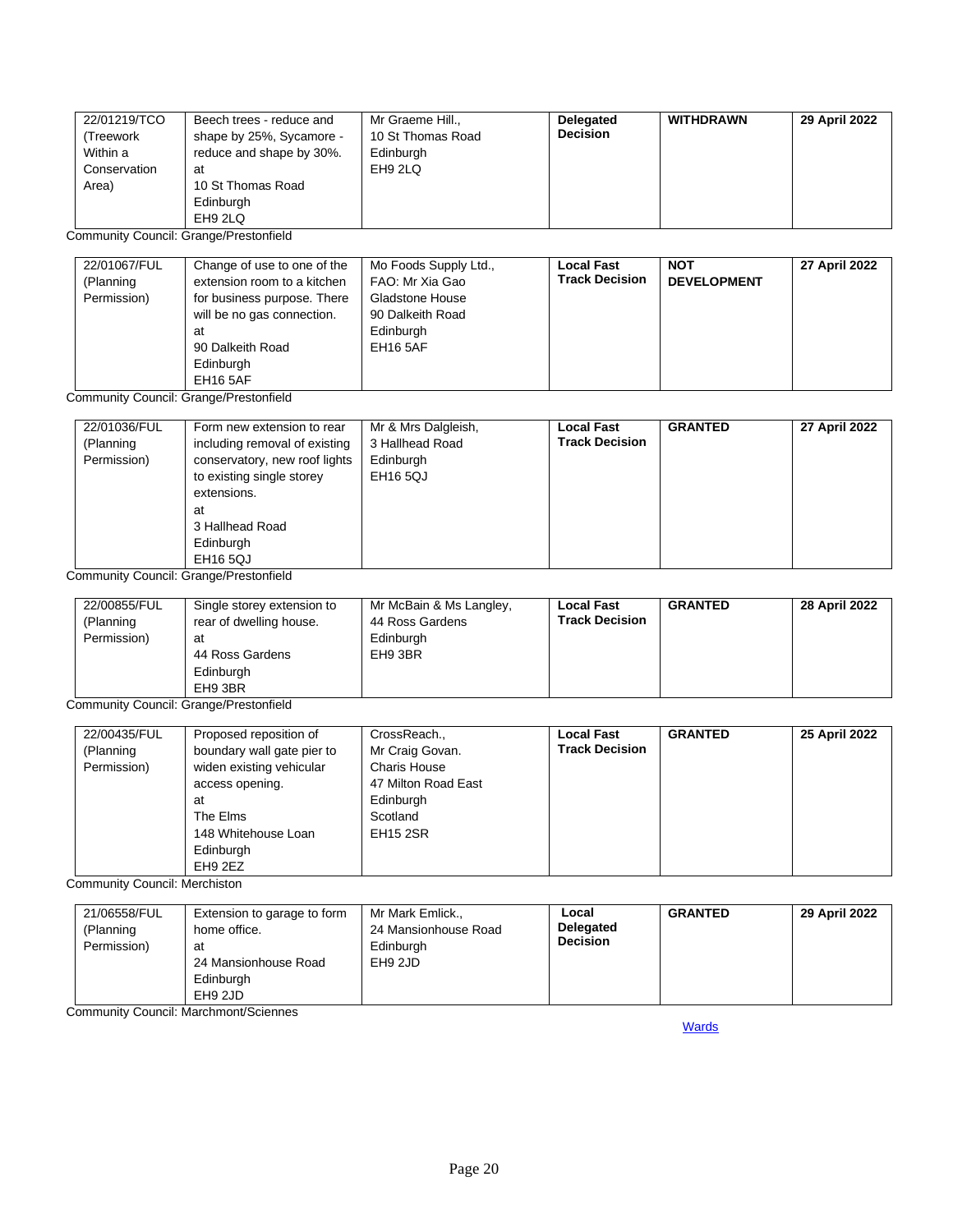## *Ward No. B16 – Liberton/Gilmerton*

| 22/01040/FUL<br>(Planning<br>Permission) | Proposed extension and<br>alteration to the rear of the<br>house. With a new single<br>storey extension added to<br>replace the existing<br>conservatory, bay window<br>and coal sheds.<br>at<br>13 Liberton Drive | Mrs Carla Mills.,<br>13 Liberton Drive<br>Edinburgh<br><b>EH16 6NL</b> | <b>Fast Track</b><br><b>Decision</b> | <b>GRANTED</b> | 27 April 2022 |
|------------------------------------------|--------------------------------------------------------------------------------------------------------------------------------------------------------------------------------------------------------------------|------------------------------------------------------------------------|--------------------------------------|----------------|---------------|
|                                          | Edinburgh<br>EH <sub>16</sub> 6NL                                                                                                                                                                                  |                                                                        |                                      |                |               |

Community Council: Liberton

| 22/00764/FUL | Proposed two storey          | Mr Colin Snodgrass., | Local            | <b>GRANTED</b> | 25 April 2022 |
|--------------|------------------------------|----------------------|------------------|----------------|---------------|
| (Planning    | extension to side and single | 9 Carnbee Crescent   | <b>Delegated</b> |                |               |
| Permission)  | storey. Extension to rear of | Edinburgh            | <b>Decision</b>  |                |               |
|              | property.                    | <b>EH16 6GF</b>      |                  |                |               |
|              | at                           |                      |                  |                |               |
|              | 9 Carnbee Crescent           |                      |                  |                |               |
|              | Edinburgh                    |                      |                  |                |               |
|              | <b>EH16 6GF</b>              |                      |                  |                |               |

Community Council: Liberton

| consent 18/02172/FUL with<br><b>Waverley Court</b><br>4 East Market Street<br>proposed amendments to<br>land levels and landscape<br>Edinburgh<br>EH8 8BG<br>proposals.<br>at<br>1 Burdiehouse Crescent<br>Edinburgh<br><b>EH17 8EX</b> | (Planning<br>Permission) |  |
|-----------------------------------------------------------------------------------------------------------------------------------------------------------------------------------------------------------------------------------------|--------------------------|--|
|-----------------------------------------------------------------------------------------------------------------------------------------------------------------------------------------------------------------------------------------|--------------------------|--|

Community Council: Gilmerton/Straiton/Inch

| 21/06453/TPO | Tree works as detailed in | City Of Edinburgh Council., | <b>Delegated</b> | <b>GRANTED</b> | 29 April 2022 |
|--------------|---------------------------|-----------------------------|------------------|----------------|---------------|
| (Treework)   | attached document - work  | FAO: John Morrison          | <b>Decision</b>  |                |               |
|              | order 6029.               | Inverleith Farm House       |                  |                |               |
|              | at                        | 5 Arboretum Place           |                  |                |               |
|              | Mortonhall Crematorium    | Edinburgh                   |                  |                |               |
|              | 30B Howden Hall Road      | EH3 5NY                     |                  |                |               |
|              | Edinburgh                 |                             |                  |                |               |
|              | EH16 6TX                  |                             |                  |                |               |

Community Council: Liberton

| 21/06456/TPO | Tree works as detailed in | City Of Edinburgh Council., | <b>Delegated</b> | <b>GRANTED</b> | 29 April 2022 |
|--------------|---------------------------|-----------------------------|------------------|----------------|---------------|
| (Treework)   | work order 6764.          | FAO: Mr John Morrison       | <b>Decision</b>  |                |               |
|              | at                        | Inverleith Farm House       |                  |                |               |
|              | Mortonhall Crematorium    | 5 Arboretum Place           |                  |                |               |
|              | 30B Howden Hall Road      | <b>EDINBURGH</b>            |                  |                |               |
|              | Edinburgh                 | Scotland                    |                  |                |               |
|              | EH16 6TX                  | EH3 5NY                     |                  |                |               |

<span id="page-20-0"></span>Community Council: Liberton